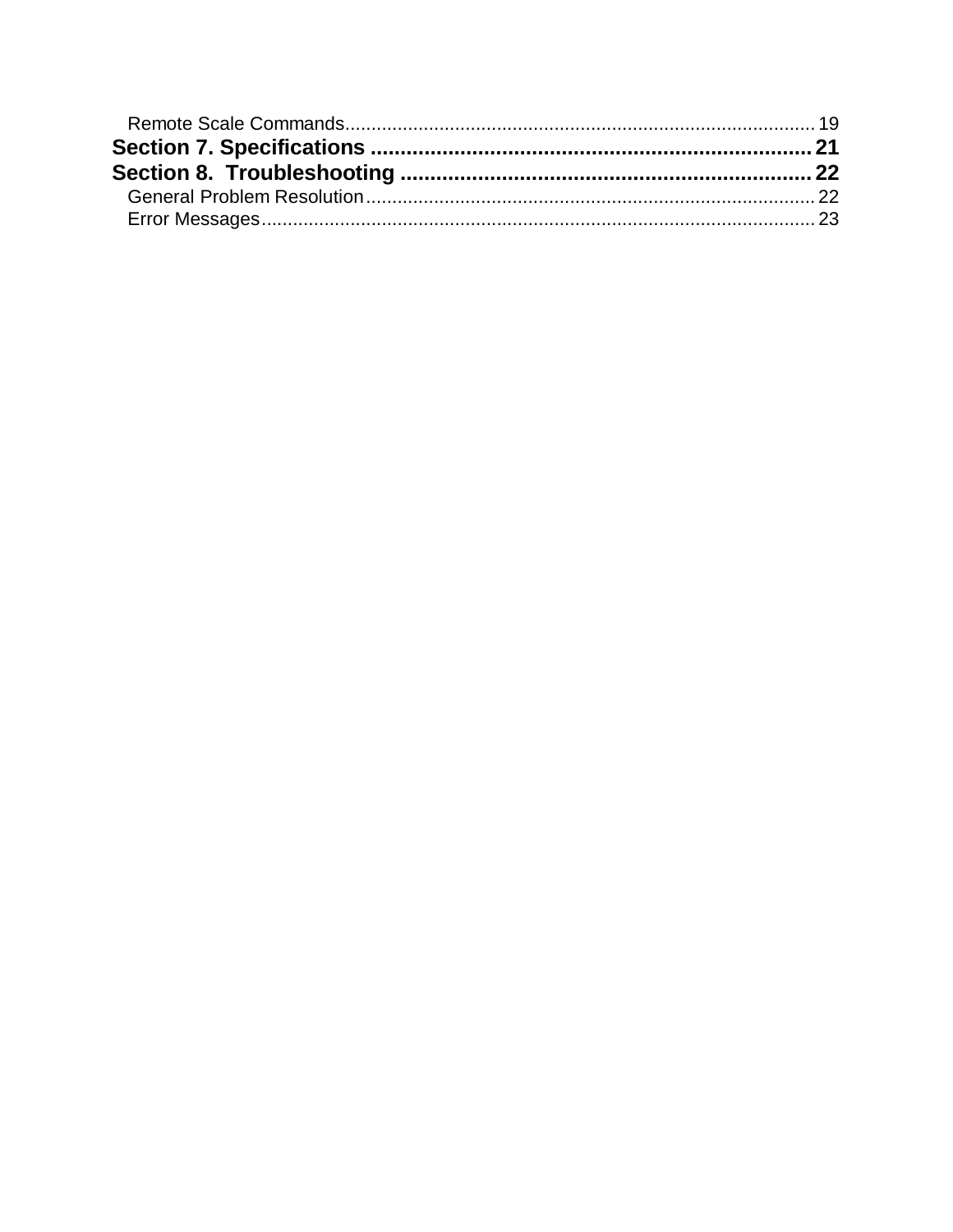## **Section 1. Unpacking and Installation**

#### **Introduction**

Thank you for purchasing a Doran scale. This product has been designed with the highest level of technology. We are dedicated to deliver a superior product that will provide many years of trouble free service.

As an ISO9000 registered company, Doran Scales is dedicated to delivering products built with strict compliance to our high quality standards. If you have any questions regarding your scale, please contact Doran Scales, Inc.

#### **Unpacking**

Carefully remove the scale from the shipping carton. If you notice any shipping damage, notify the shipper immediately. Be sure to retain all shipping materials in case the scale must be shipped elsewhere.

#### **Cautions and Warnings**

Your new scale is a durable industrial grade product, but it is also a sensitive weighing instrument. Normal care should be taken when handling and using this product. Improper handling or abuse can damage the scale and result in costly repairs that may not be covered by the warranty. Please observe the following precautions to insure years of trouble free service from your new scale.

- Do not use sharp objects to press any of the buttons.
- Do not transport patients on the scale.
- Do not use the scale if the scale is damaged in any way.
- Do not leave patients unattended on the scale.
- Do not exceed the scale capacity.
- Do not drop objects on the scale.
- When transporting, do not hit other objects, walls or doorframes with the scale.

#### **Care & Cleaning**

With reasonable care, this product will last for many years. Here are some tips to care for your scale. Failure to comply with these guidelines may void the warranty.

- Hand clean the scale platform and indicator with a moist cloth.
- Only clean with a mild detergent.
- Do not get water inside the scale platform or indicator.
- Do not use strong solvents or abrasive cleaners as this can damage the touch panel or other plastic parts.
- Do not immerse.
- Examine the scale periodically for damage and wear and tear before use.
- Remove batteries during long periods of non-use.
- Periodically check tower and handrail fasteners for tightness.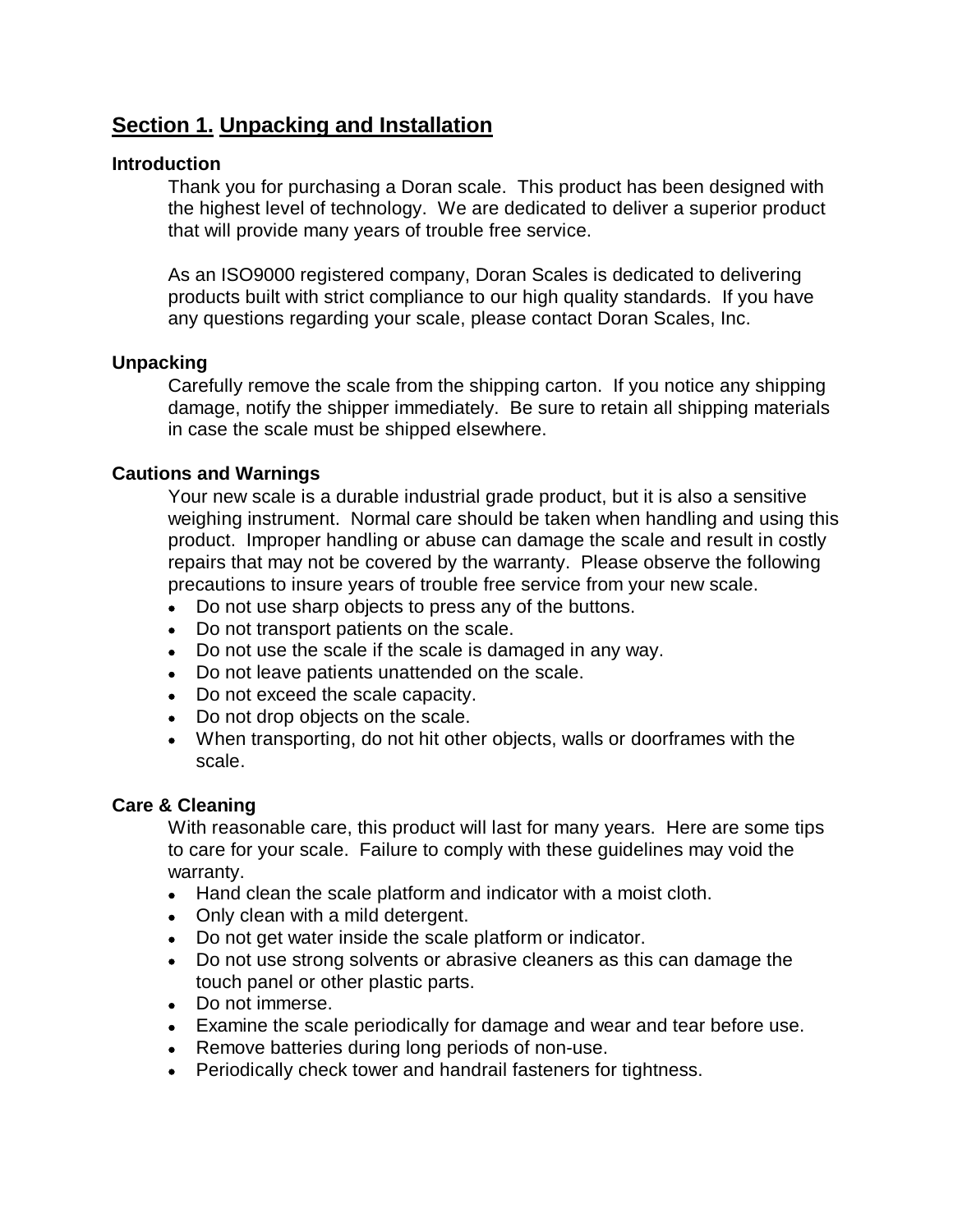#### **Moving Scale**

The scale has two wheels at the rear of the scale platform. Grasp the handle at the rear of the scale and tilt the scale back towards you until only the wheels contact the floor. Use these wheels when moving the scale to prevent damage.

#### **Assembly Instructions**

Before assembly, ensure you have all the components below. If any items are missing, contact Doran Scales. Please be careful to follow all instructions. Improper assembly may void the warranty. If you notice any shipping damage, notify the shipper immediately. Be sure to retain all shipping materials in case the scale must be shipped elsewhere.

#### **Component List**

- **1.** Tower
- **2.** Platform
- **3.** Indicator
- **4.** (2) Handrails
- **5.** (8) Tower Bolts (M6x32)
- **6.** (2) Handrail Tower Bolts (M6 x 16)
- **7.** (2) Handrail Platform Bolts (M8 x 20)
- **8.** (2) Indicator Bolts (M4x12)
- **9.** (10) M6 Washer
- **10.** (10) M6 Spring Lock Washer
- **11.** (2) M8 Washer
- **12.** (2) M8 Spring Lock Washer
- **13.** (2) M4 Washer
- **14.** (2) M4 Spring Lock Washer
- **15.** (2) M4 Acorn Nuts
- **16.** Foot (F) and Indicator (I) Nut Adjustment Tool
- 1. Carefully remove the scale from the shipping carton. Be sure to locate the bag of hardware containing items 5 through 16.
- 2. Locate the base of the Tower (1) near the Platform (2). Connect the cable from the base of the Tower (1) to the connector inside the plastic tower receptacle on the Platform (2). Push the connector into place until a click is heard. DO NOT force the connector in place, it is keyed and can only be connected when inserted properly. Tug gently on the cable to ensure a proper connection has been made.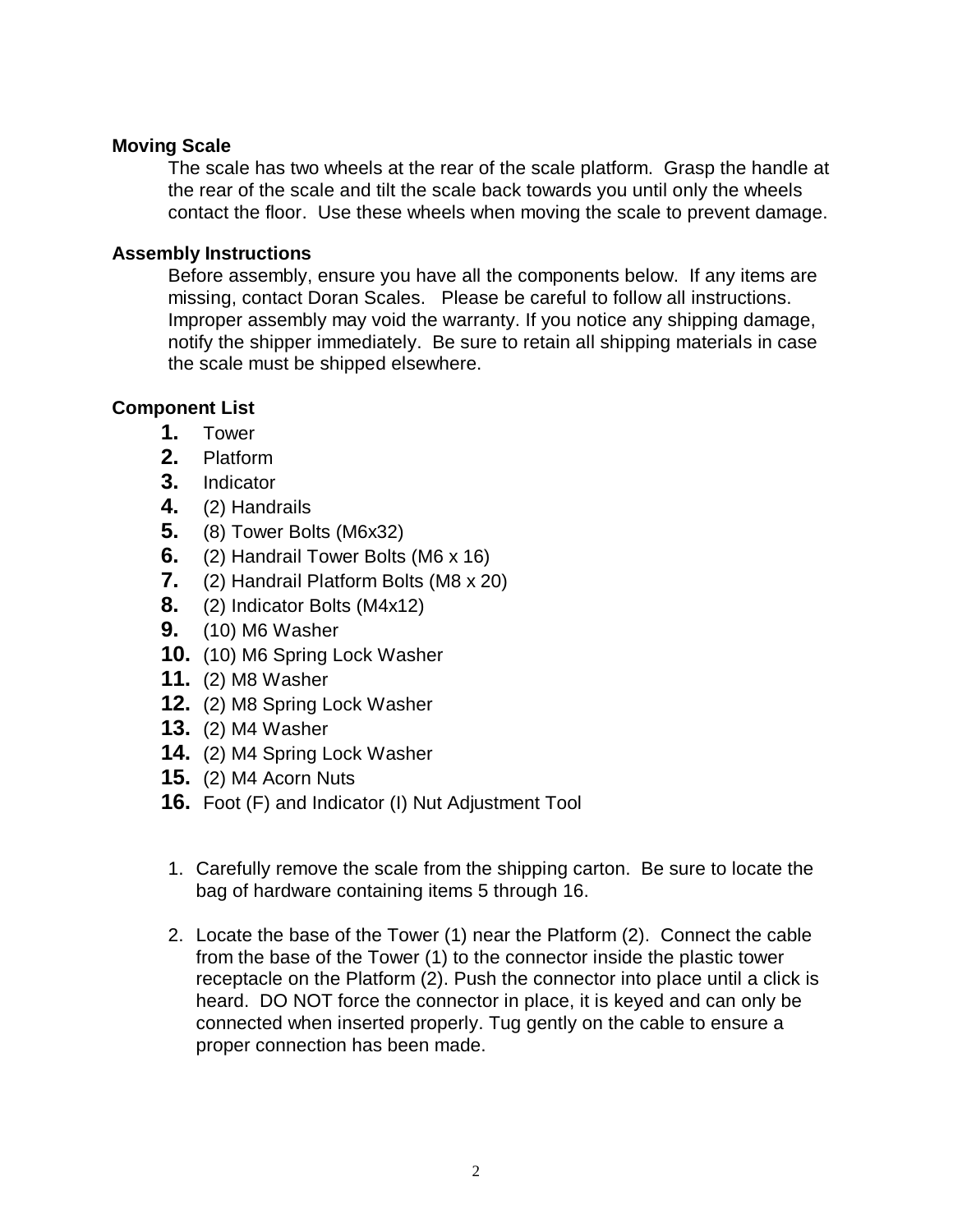3. Insert the Tower (1) into the Platform (2) blue plastic trim caps. Carefully pull the wire harness from the top of the Tower (1) as the tower is inserted into the blue plastic trim caps to prevent pinching the cable between the Tower (1) and the Scale platform (2).

![](_page_6_Picture_1.jpeg)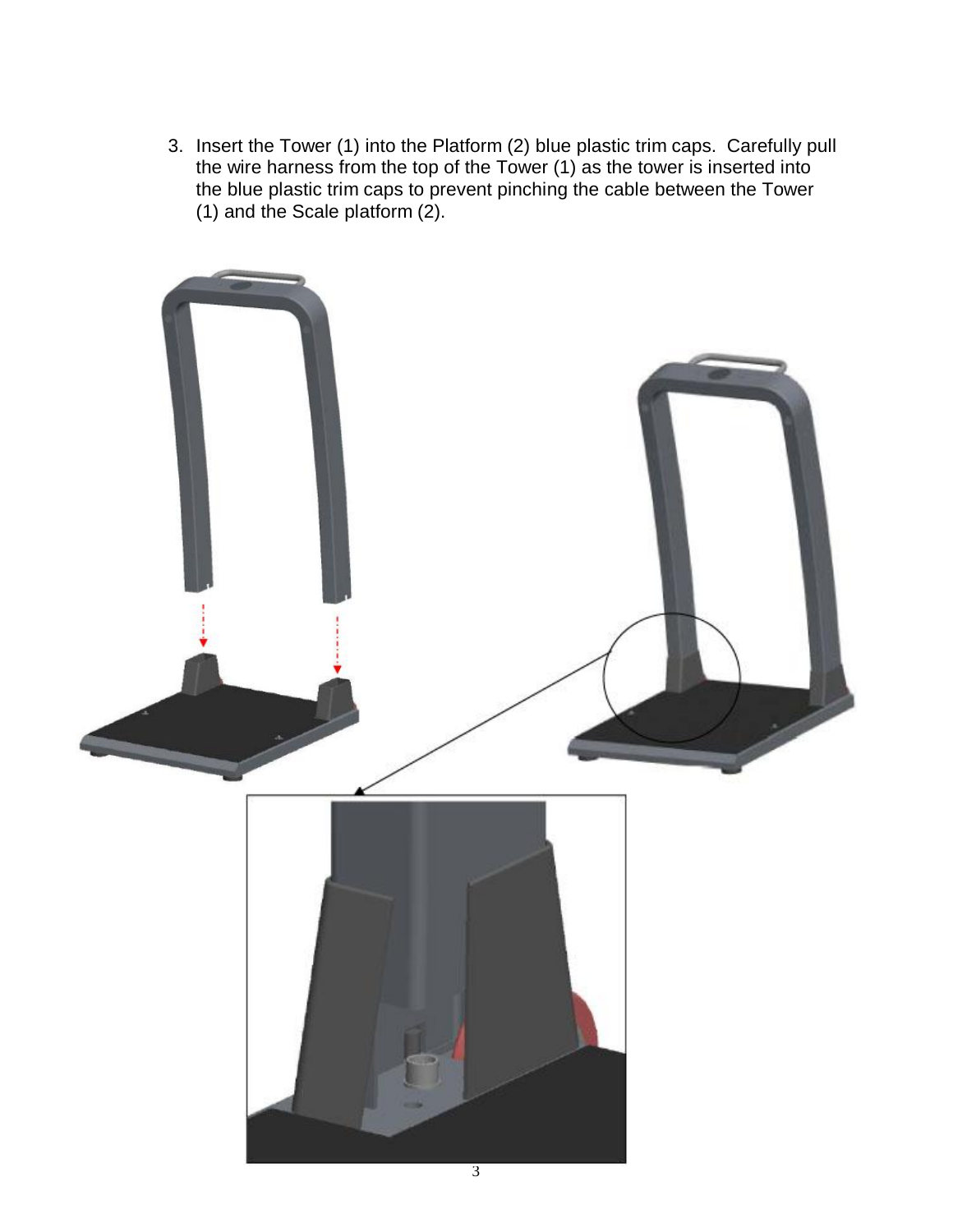- 4. Connect the cable at the top of the Tower (1) to the rear of the indicator. Push the connector into place until a click is heard. DO NOT force the connectors in place, it is keyed and can only be connected when inserted properly. Tug gently on the cable to ensure a proper connection has been made.
- 5. Fasten the indicator to the tower using the indicator bolts (8) washer (13) and lock washers (14) from the bottom of the Tower (1). Fasten to the top of the Tower (1) using the acorn nuts (15). The acorn nuts can be tightened with the Adjustment Tool (16) with the end marked I.

![](_page_7_Picture_2.jpeg)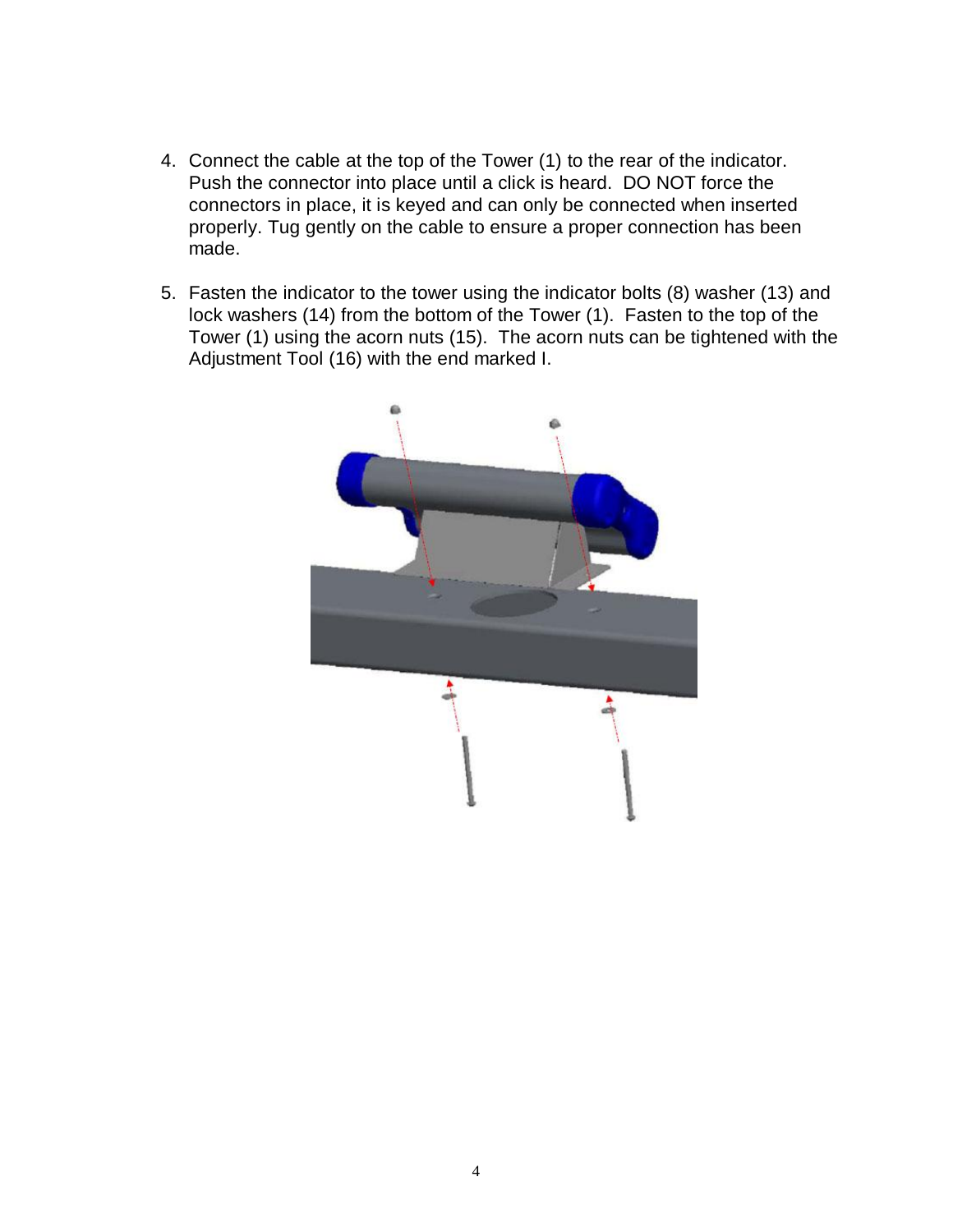5. Lean the scale backwards so that the Tower (1) is resting on the floor. Insert a lock washer (10) and then a washer (9) onto the tower bolt (5). Insert each bolt but do not tighten completely until all eight bolts are installed.

![](_page_8_Picture_1.jpeg)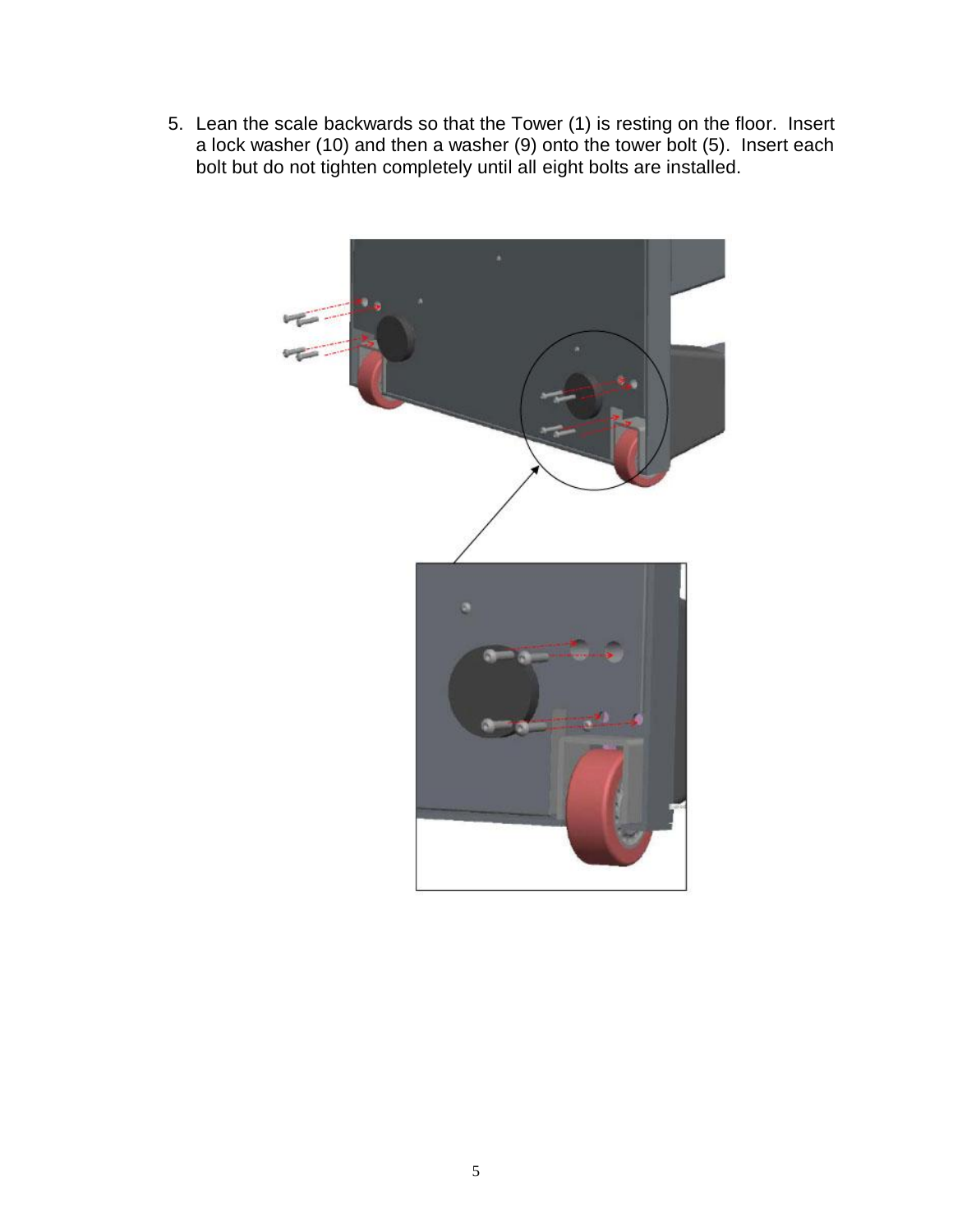6. Insert the Handrails (4) into the holes of the Tower (1). Align the bottom of the Handrails (4) into the opening in the rubber pad. Insert the handrail platform bolts (7), lock washer (11) and washer (12) but do not fully tighten. Insert the handrail tower bolts (6), lock washer (9) and washer (10) into the rear of the Tower (1). Once the all handrail bolts are in place, tighten all bolts fully.

![](_page_9_Picture_1.jpeg)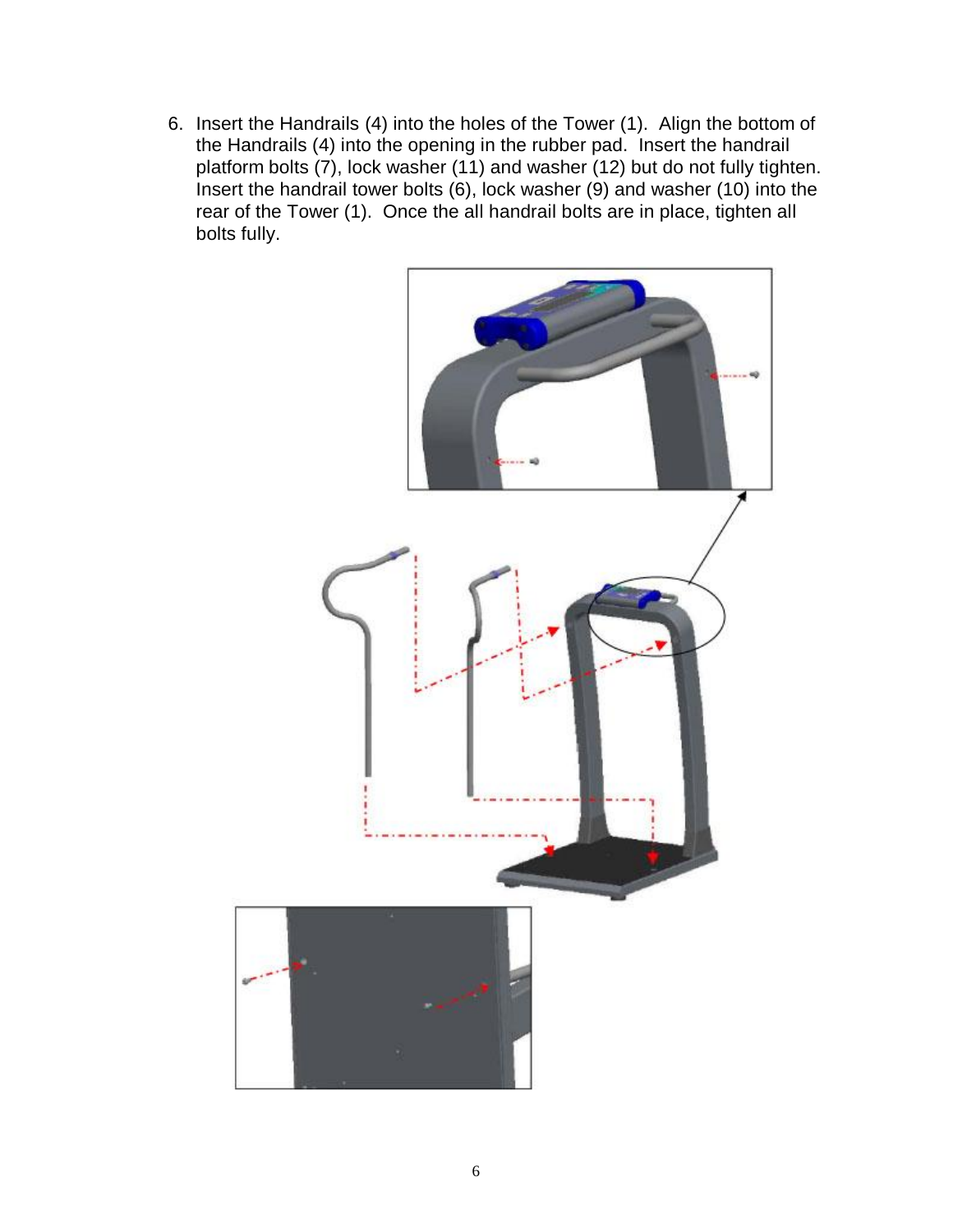7. Stand on the scale platform and press Zero before weighing patients.

#### **Leveling Scale**

If the scale is to be used in a permanent location, it is recommended to level the scale. Leveling the scale will provide a stable weighing surface and optimal accuracy. To level the platform, use the Foot Adjustment Tool provided with the scale. Insert the wrench into place and twist the foot to change the height while grasping the wrench.

After leveling the scale, press Zero.

![](_page_10_Picture_4.jpeg)

![](_page_10_Picture_5.jpeg)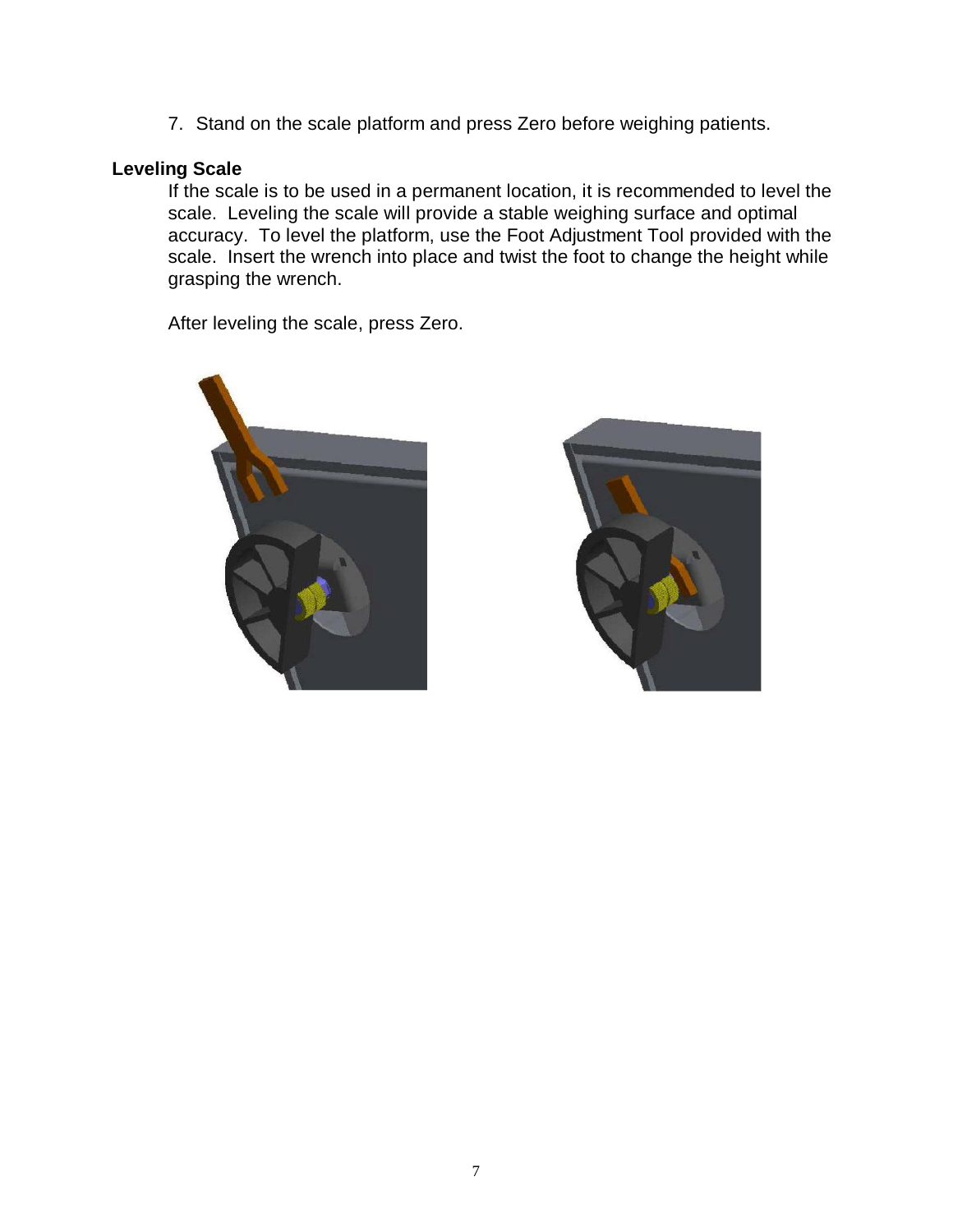## **Section 2. Battery Operation**

#### **Battery Installation**

The DS7100 comes with a set of six AA alkaline batteries. These batteries supply two years of typical use with the standard Automatic Shutoff Timer settings.

The batteries can be accessed on the lower right hand side of the indicator. To remove the battery tray, use a Phillips screwdriver to remove the screw holding the battery compartment in place. Completely remove the battery compartment from the indicator and install the new set of batteries. Be sure the batteries are oriented properly.

When reinstalling the battery tray, mate the key at the bottom of the battery tray to the key integral to the metal housing. Gently push and hold the battery tray in place and reinstall the screw to complete the battery tray installation.

![](_page_11_Picture_5.jpeg)

![](_page_11_Picture_7.jpeg)

**Fig. 3 Battery Tray Access Fig. 4 Battery Tray Insertion**

#### **Battery Indicator**

The battery indicator displays the remaining battery life available. A low battery status is also indicated by two beeps when a weight is held.

| <b>Replace Batteries</b> |  |
|--------------------------|--|

![](_page_11_Picture_12.jpeg)

![](_page_11_Figure_13.jpeg)

![](_page_11_Picture_14.jpeg)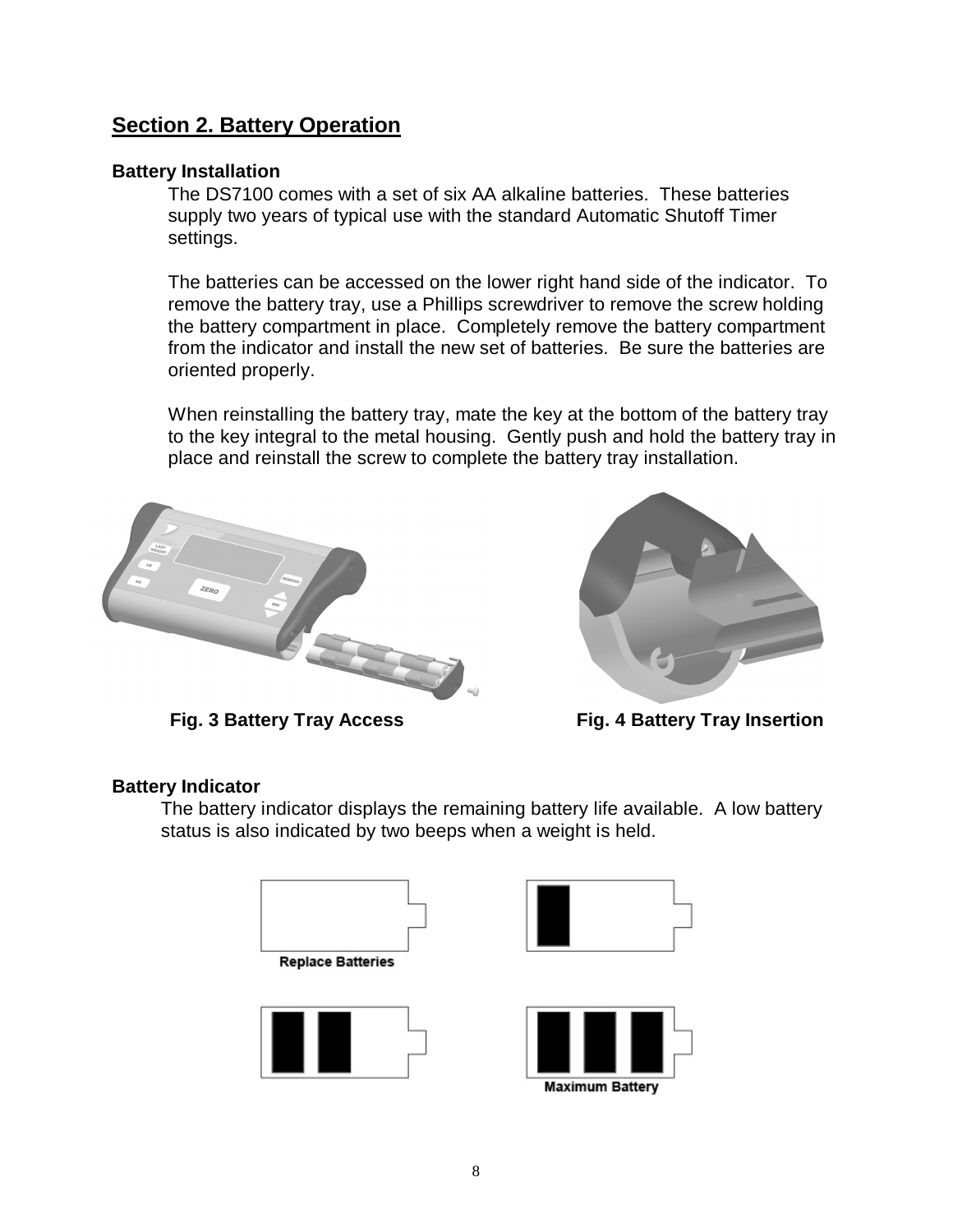## **Section 3. Scale Operation**

![](_page_12_Figure_1.jpeg)

#### **Fig. 3 DS7100 Front Panel**

#### **Display Pushbuttons**

The Model DS7100 controls consist of LAST WEIGHT, LB, KG, ZERO, REWEIGH and BMI buttons. The display is used to provide weight indications and operator messages indicating scale operation.

#### **Power On/Off**

When the patient stands on the scale platform, the indicator will turn on automatically. The indicator has an adjustable Automatic Shutoff Timer that will power down the indicator when not in use.

#### **Zero**

When the zero button is pressed, the scale will be reset to zero weight. This feature can be used to zero out any weight not desired to be part of the patient weight.

#### **Units Select**

Press LB to weigh in pounds and enter BMI height in feet and inches. Press KG to weigh in kilograms and enter BMI height in centimeters. The current unit will be displayed to the right of the weight digits.

#### **Reweigh**

To reinitiate the weighing process, press REWEIGH. This will allow a weighment to be reinitiated without the patient having to get off the scale platform.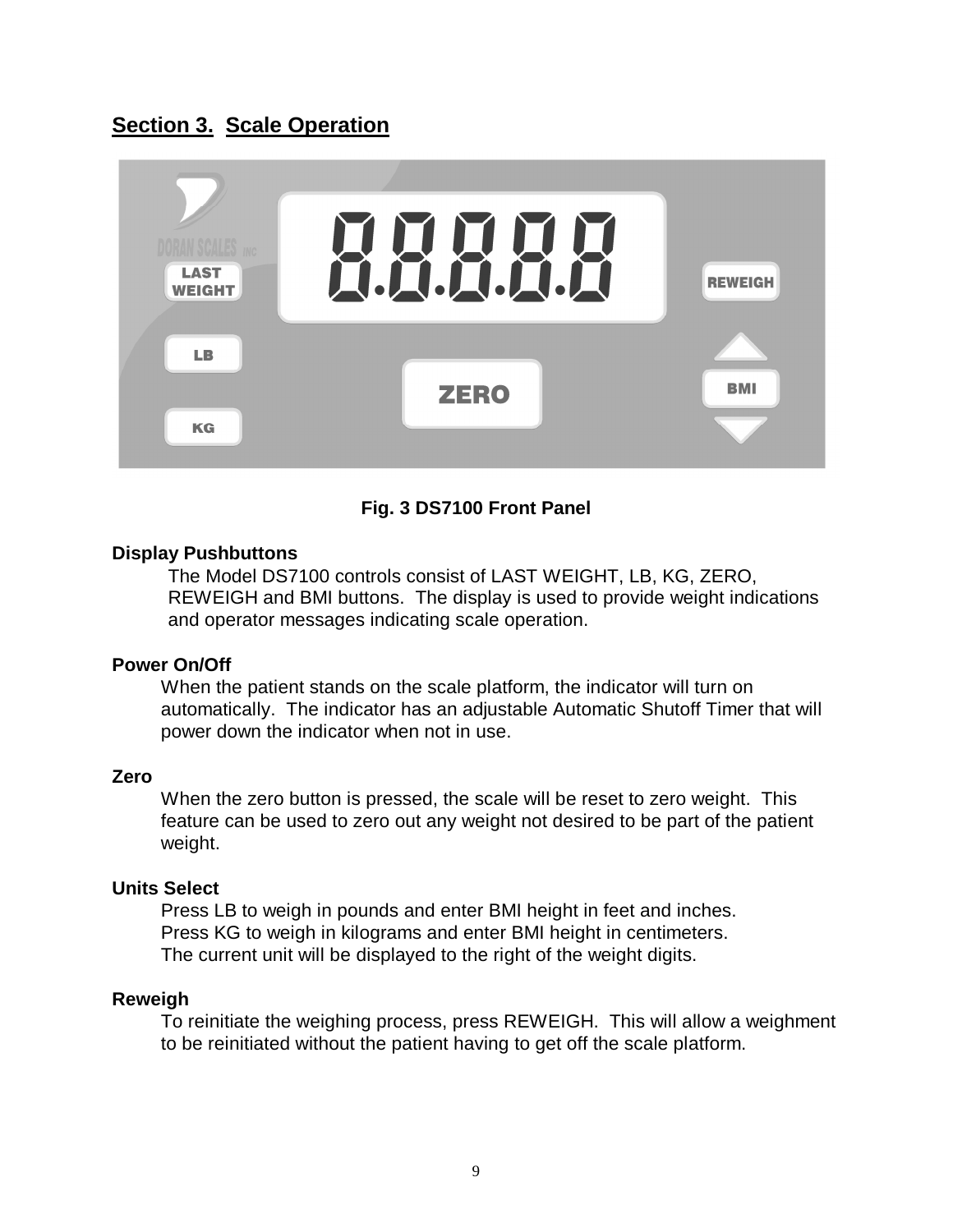#### **BMI**

Once a weight is held, the height of the patient can be entered using the arrow keys above and below the BMI button.

#### **Display Annunciators**

The display annunciators will indicate the scale status.

#### **Motion**

When the scale platform senses motion, MOTION will be indicated. Once motion ceases, a stable hold reading will be displayed.

#### **Center of Zero (→0←)**

Indicates that the scale has an accurate zero reading.

#### **Stable Hold**

Indicates a stable weight has been achieved and held on the display. This indicates an accurate weight has been achieved.

#### **Average Hold**

Indicates that the weight held on the display is a result of averaging several weights due to excessive motion on the scale platform. The Average Hold weight will be slightly less accurate than a Stable Hold weight.

Displaying an Average Hold weight instead of a Stable Hold weight will speed the weighment process of patients that cannot stand still. The Average Hold weight will differ from the patient's actual weight based upon the severity of the motion caused by the patient while on the scale. Although this weight will be less accurate than a Stable Hold weight, the deviation from the patient's actual weight will be minimal.

The time required for the Average Hold to engage is based upon the Average Aperture parameter. See the Parameter Setup section for configuration instructions.

#### **Last Weight**

Last Weight is indicates when a previous weight is being displayed.

#### **Battery Indicator**

The battery indicator displays the remaining battery life available. See battery operation section for detailed information.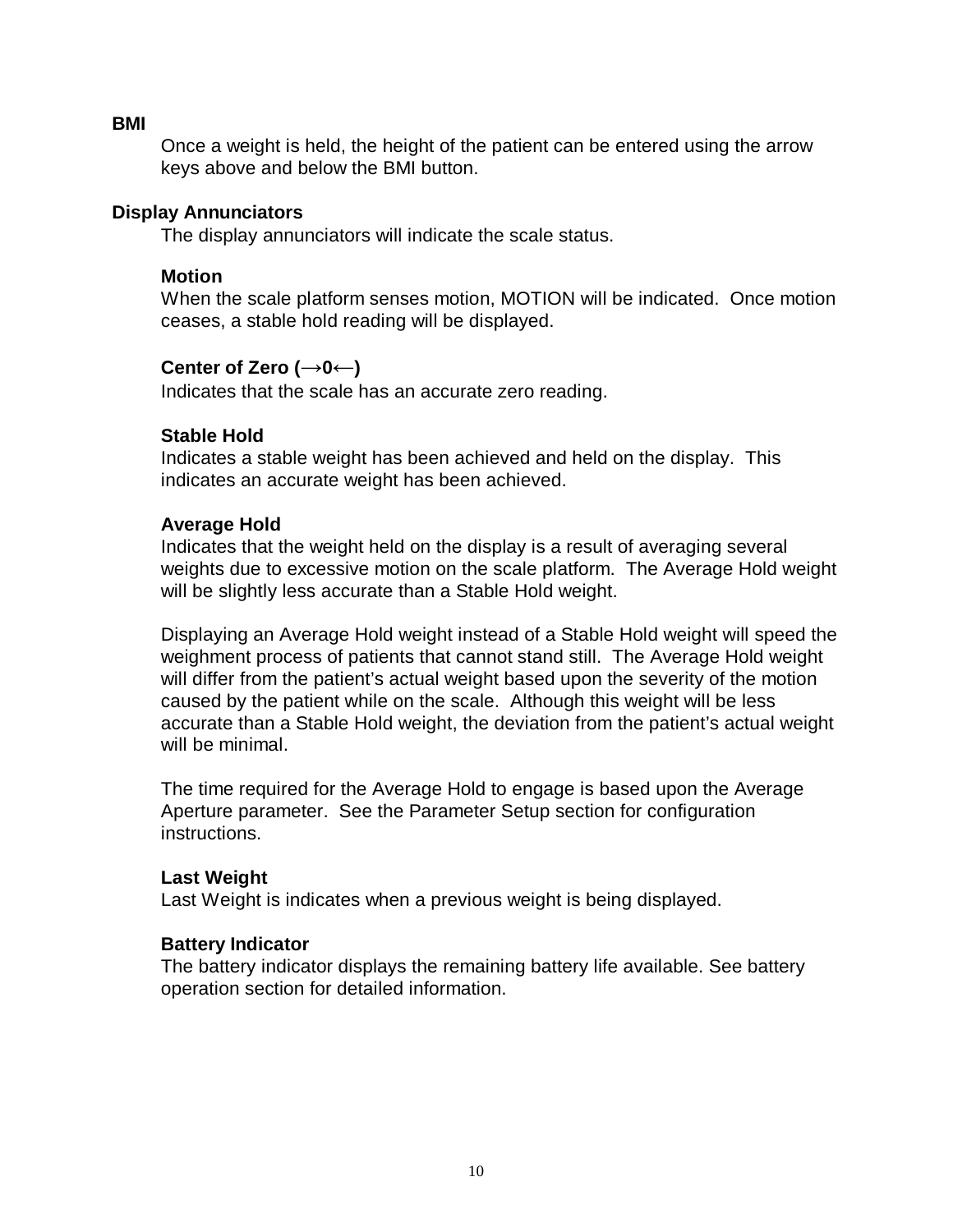#### **Weighing a Patient**

- 1. Stand on the scale platform. *NOTE: The handrails and indicator tower can be grasped during weighing.*
- 2. The indicator will automatically turn on and display weight.
- 3. The indicator will beep and hold the weight on the display until the scale shuts off automatically.

#### **Zero Operation**

- 1. Place item to be zeroed out on the scale platform.
- 2. Press ZERO. The scale will turn on and display a zero weight. If the item is removed, a negative weight will be displayed. *Note: If the scale display automatically shuts off, the new zero point will be saved.*
- 3. Step onto the scale platform and the patient's weight, less the item's weight will be displayed.
- 4. To reset the scale to zero, Press ZERO again with the scale platform empty. *Note: If the scale zero is not reset with an empty platform, the zero weight will be retained in memory and cause weighing errors for future patients.*

#### **BMI Operation**

- 1. Step onto the scale platform.
- 2. The display will beep when a stable or average hold weight is achieved.
- 3. Press BMI. The display will read *5*:*06*, representing 5 feet, 6 inches.
- 4. To change the value of the flashing digit, press the up and down arrows. When the correct digit is displayed, press BMI to advance to the next digit.
- 5. When BMI is pressed to accept the rightmost digit, the BMI value will be displayed.

#### **Last Weight Operation**

- 1. Press LAST WEIGHT to display the previously held stable or average hold weight.
- 2. To display the previous BMI value, press BMI and the previous height is displayed.
- 3. If the height is not correct, press the up or down arrows and the height value can be edited as described in BMI Operation above.
- 4. If the height is correct, press BMI and the BMI value will be displayed.
- 5. To display the weight again, press LAST WEIGHT.

#### **Reweigh Operation**

1. With the patient standing on the scale platform, press REWEIGH to reinitiate the weighing process.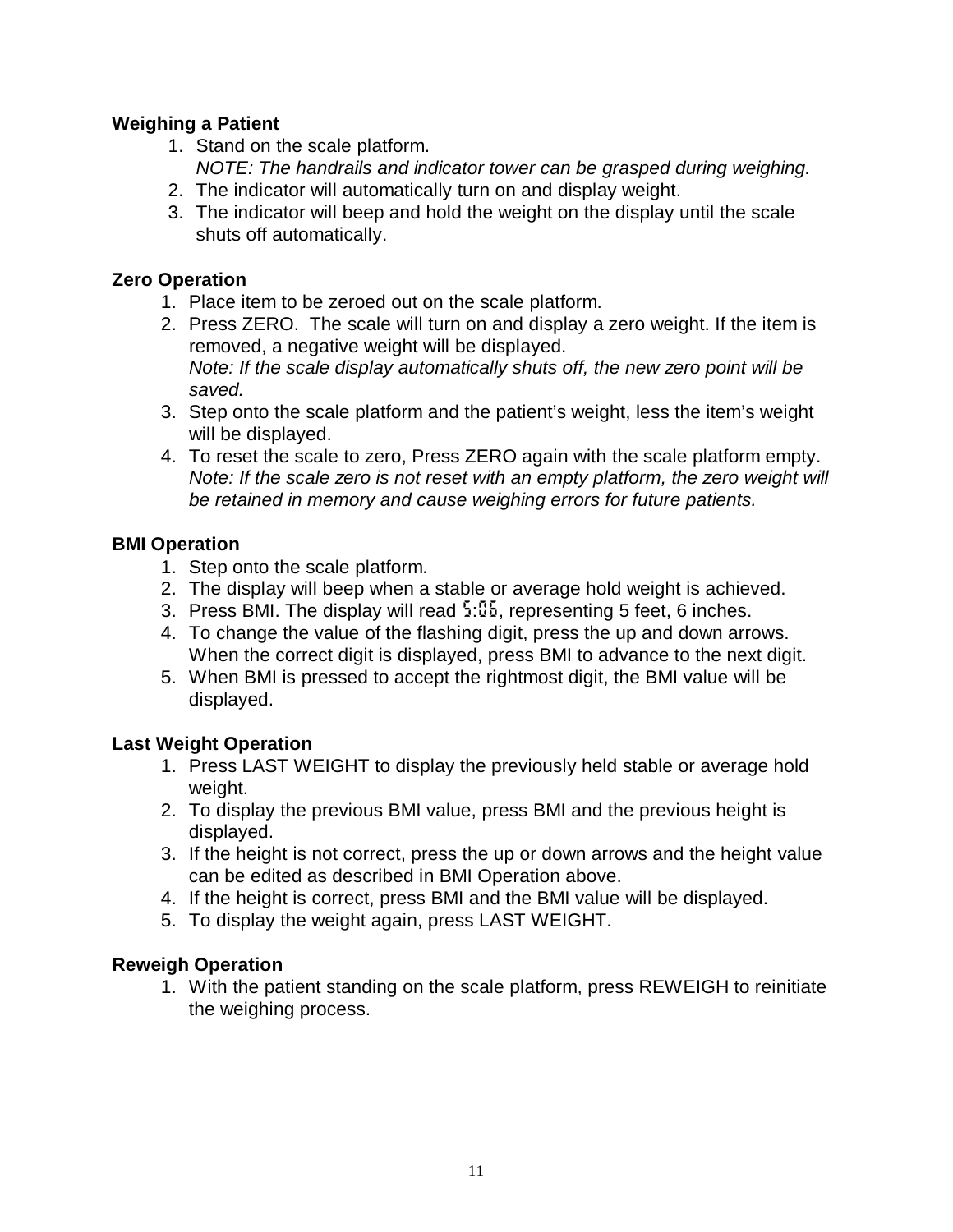## **Section 4. Scale Calibration**

#### **Entering and Exiting Setup Mode**

To enter setup mode from the front panel, press and hold REWEIGH and then press and hold ZERO. Release both buttons when the display reads *CAL n*.

To exit the setup mode, press REWEIGH.

Two calibration procedures are offered.

- The Two Point calibration will calibrate the scale using only one weight that can be user defined. This calibration procedure is effective and can be used in the field with a test weight, or by using your own body weight.
- The Multiple Point calibration procedure requires four separate test weights. This procedure offers the greatest accuracy and is intended for factory or field calibration by a scale technician.

#### **Two Point Calibration Procedure**

- 1. When the setup mode is entered the display reads *CAL n*.
- 2. Press the up arrow key to change the display to *CAL y*.
- 3. Press BMI.
- 4. The display reads *000*. Use the BMI and the arrow buttons to enter *123*. When the correct flashing digit is displayed, press BMI to accept the current digit.
- 5. The current scale resolution is displayed. Press BMI.
- 6. The display reads *CAL 0*.
- 7. Remove all weight from the sale platform. *NOTE: During calibration be sure vibration and air currents are not present.*
- 8. Press BMI to perform a zero point calibration. The display will count down to zero. The counter will reset if too much motion is detected.
- 9. The scale will display <sup>0400</sup>.<sup>0</sup>. Representing a 400 LB span point calibration.
- 10. If necessary, press KG to calibrate in kilograms.
- 11. If desired, change the calibration weight by using the BMI arrow keys and press BMI to accept the current digit. *NOTE: The span weight value can be changed to any weight between 100 and*

*1000 LB. For maximum accuracy, use 300 LB or more weight.*

- 12. After the rightmost digit is confirmed (no digits are flashing), place the span calibration weight on the platform.
- 13. Press BMI.
- 14. The display will count down to zero and return to the weigh mode.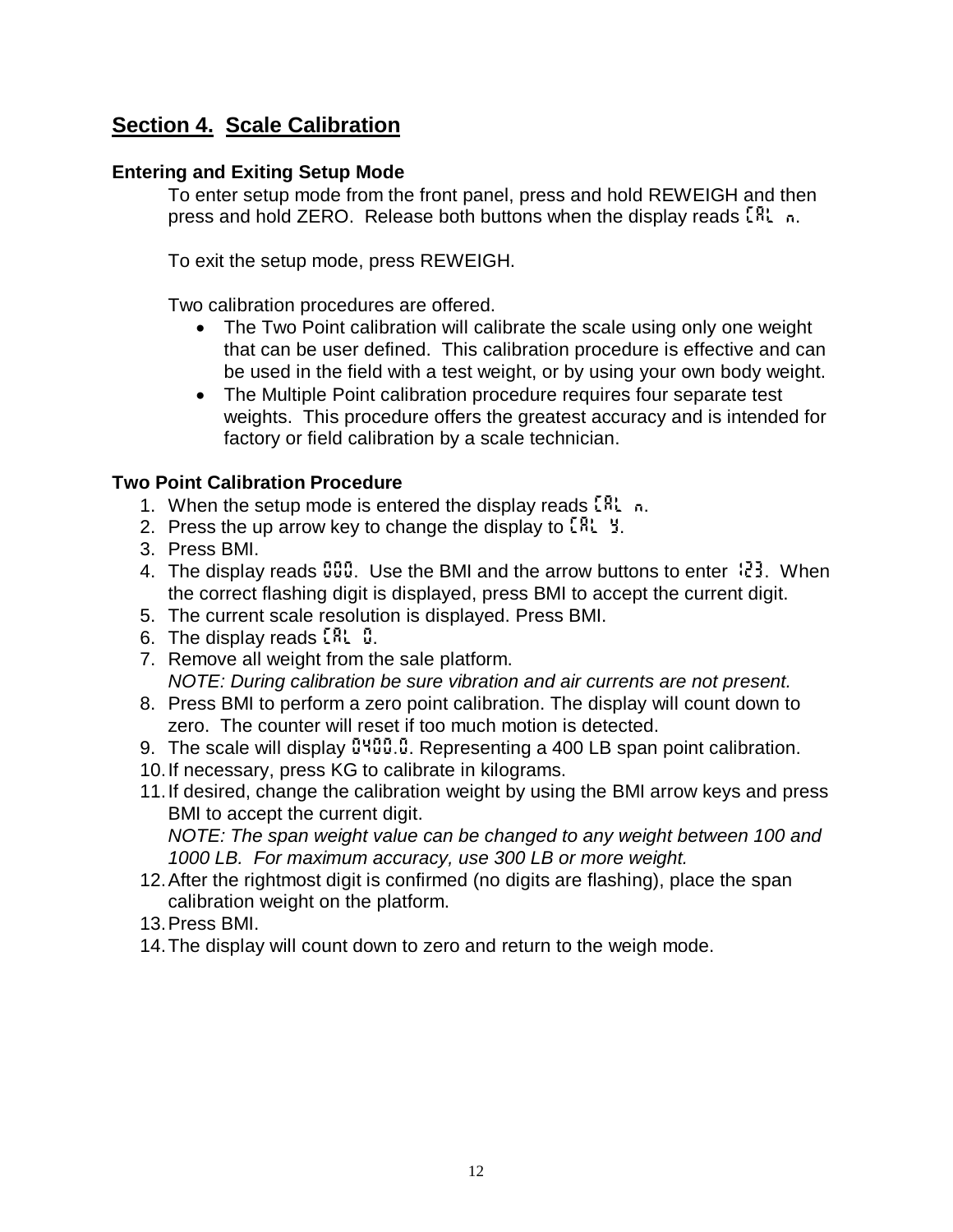#### **Multiple Point Calibration Procedure**

- 1. When the setup mode is entered the display reads *CAL n*.
- 2. Press the up arrow key to change the display to *CAL y*.
- 3. Press BMI.
- 4. The display reads *000*. Use the BMI and the arrow buttons to enter *123*. When the correct flashing digit is displayed, press BMI to accept the current digit.
- 5. The current scale resolution is displayed. Press BMI.
- 6. The display reads *CAL 0*.
- 7. Remove all weight from the scale platform. *NOTE: During calibration be sure vibration and air currents are not present.*
- 8. Press BMI to perform a zero point calibration. The display will count down to zero. The counter will reset if too much motion is detected.
- 9. The scale will display *0400.0*
- 10. If necessary, press KG to calibrate in kilograms.
- 11. Press LAST WEIGHT
- 1. The scale will display 200 LB (100 kg)
- 2. Place 200 LB (100kg) onto the scale.
- 3. Press BMI. The display will count down to zero.
- 4. The scale will display 400 LB (200 kg)
- 5. Place 400 LB (200kg) onto the scale.
- 6. Press BMI. The display will count down to zero.
- 7. The scale will display 600 LB (300 kg)
- 8. Place 600 LB (300kg) onto the scale.
- 9. Press BMI. The display will count down to zero.
- 10. The scale will display 800 LB (400 kg)
- 11. Place 800 LB (400kg) onto the scale.
- 12. Press BMI.
- 12. The display will count down to zero and return to the weigh mode.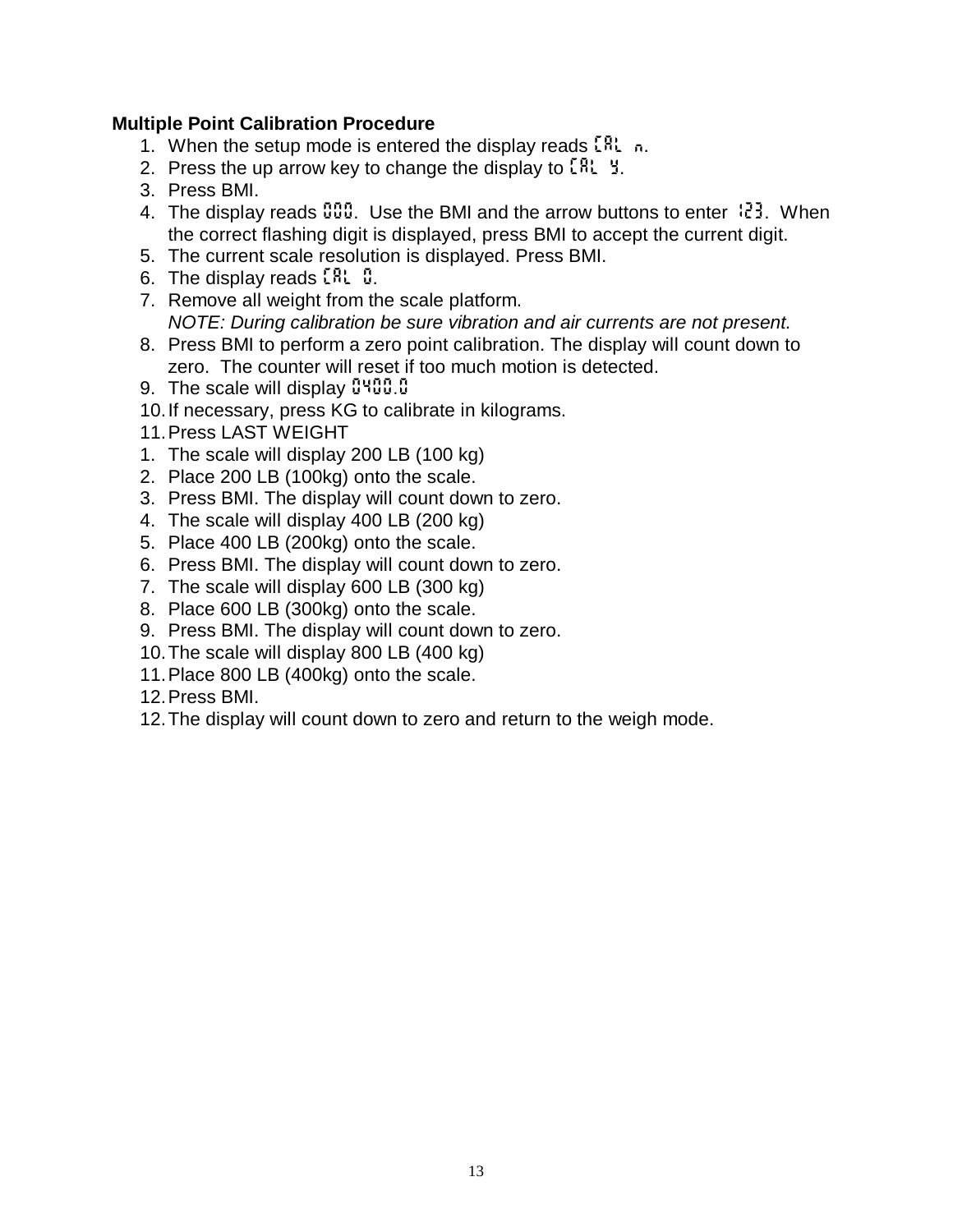#### **Calibration Troubleshooting**

If *Err 0* appears on the display the calibration zero is out of range. Remove all weight from the platform and press BMI to perform the zero calibration again. If this error persists, consult the raw counts table below.

If *ErrSp* appears on the display, the span calibration is out of range. Place the proper weight on the platform and press BMI to perform the span calibration again. If this error persists, consult the raw counts table below.

The following table shows the acceptable Raw Counts for no load and full load. Raw Counts can be viewed through the last setup parameter. Refer to Section 5, Parameter Setup, for more information regarding parameter viewing.

If the scale's raw counts are not within the ranges specified in the following table, contact Doran's Technical Assistance department at 800-264-4107.

| <b>Calibration Requirements in Raw</b><br>Counts                                           |         |         |
|--------------------------------------------------------------------------------------------|---------|---------|
|                                                                                            | Minimum | Maximum |
| <b>Zero Calibration Point</b>                                                              |         | 50,000  |
| <b>Required Calibration Span</b><br>(100% of Capacity Scale Cal Point - Zero<br>Cal Point) | 90,000  | 180,000 |
| <b>Required Calibration Span</b><br>(5% of Capacity Cal Point - Zero Cal Point)            | 4,500   | 9,000   |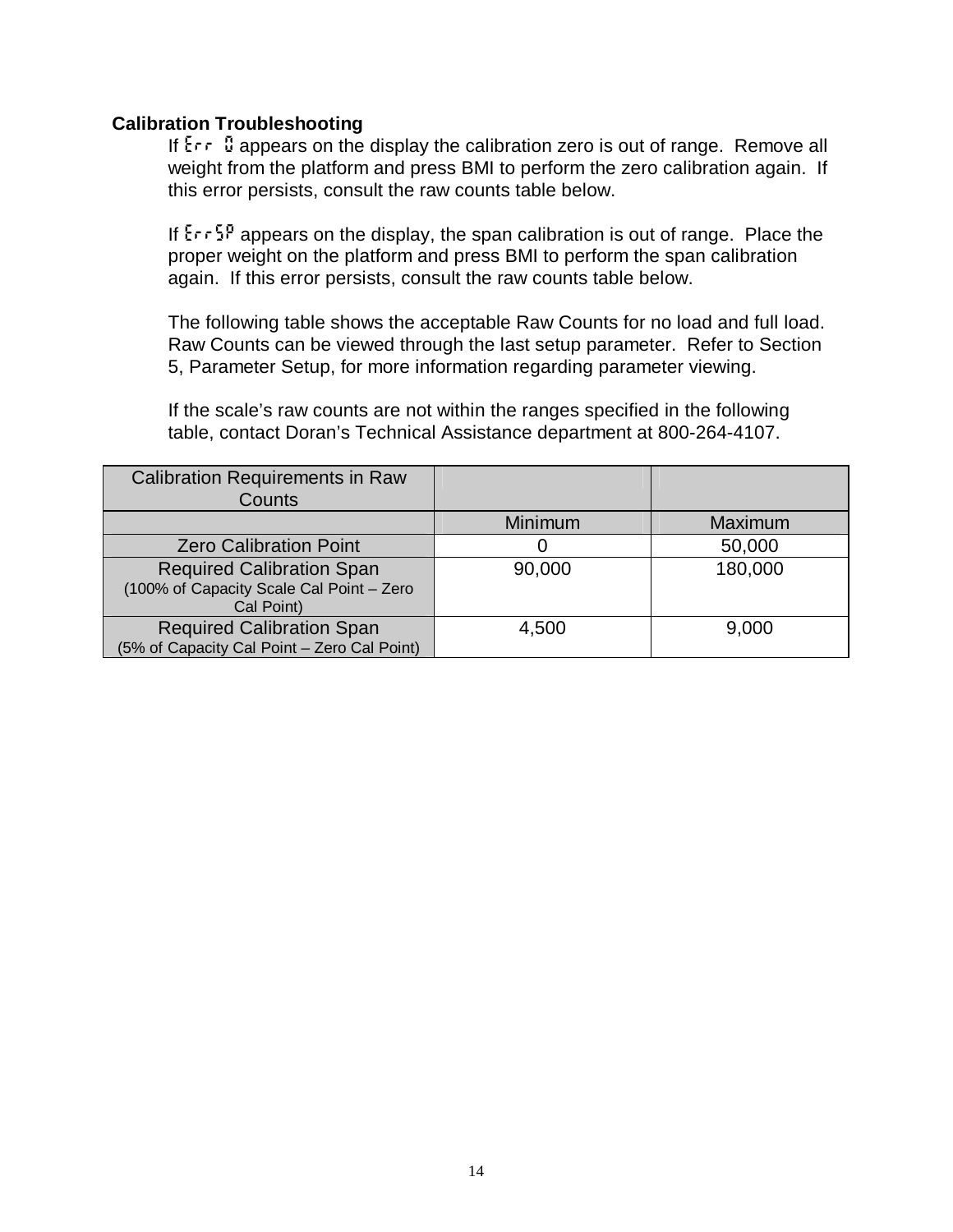## **Section 5. Parameter Setup**

The DS7100 has many adjustable setup parameters, which control the scale's operation. Parameter settings shown in bold are the default settings.

#### **Entering and Exiting Setup Mode**

To enter setup mode from the front panel, press and hold REWEIGH and then press and hold ZERO. Release both buttons when the display reads *CAL n*.

To exit the setup mode and save changes, press REWEIGH.

#### **Setup Mode Navigation**

- 1. Press BMI to scroll to the next parameter.
- 2. Press BMI arrow keys to change the current parameter setting.

#### **Calibration Mode Entry**

| $\mathcal{L}$ and | <b>Enter Calibration Mode</b>   |
|-------------------|---------------------------------|
| o                 | Do not enter calibration        |
| ப                 | <b>Enter Calibration</b>        |
|                   | (see Scale Calibration section) |

#### **Calibration Mode Selections**

|                  | <b>Select Scale Resolution (lb)</b>       |
|------------------|-------------------------------------------|
|                  |                                           |
|                  | Default Setting                           |
| $\mathbf{5}$ . ( | NOTE: This parameter is only visible when |
|                  | in the calibration mode.                  |

| E R: | <b>Zero Calibration Point</b>             |
|------|-------------------------------------------|
| М    | NOTE: This parameter is only visible when |
| u    | in the calibration mode.                  |

| 0400.0                            | <b>Span Calibration Point</b>                                                  |
|-----------------------------------|--------------------------------------------------------------------------------|
| $\left(-\frac{1555}{1000}\right)$ | Span calibration weight setting:                                               |
| $-450$ (kg)                       | NOTE: This parameter is only visible after a<br>zero calibration is performed. |

#### **Reset All Parameters to Default Settings**

| r5t | <b>Default parameters</b>                                                                                       |
|-----|-----------------------------------------------------------------------------------------------------------------|
| n   | No. Parameters are not defaulted.                                                                               |
| 뷕   | Yes. Set all parameters to the factory<br>default values when BMI is pressed.<br>Calibration data is preserved. |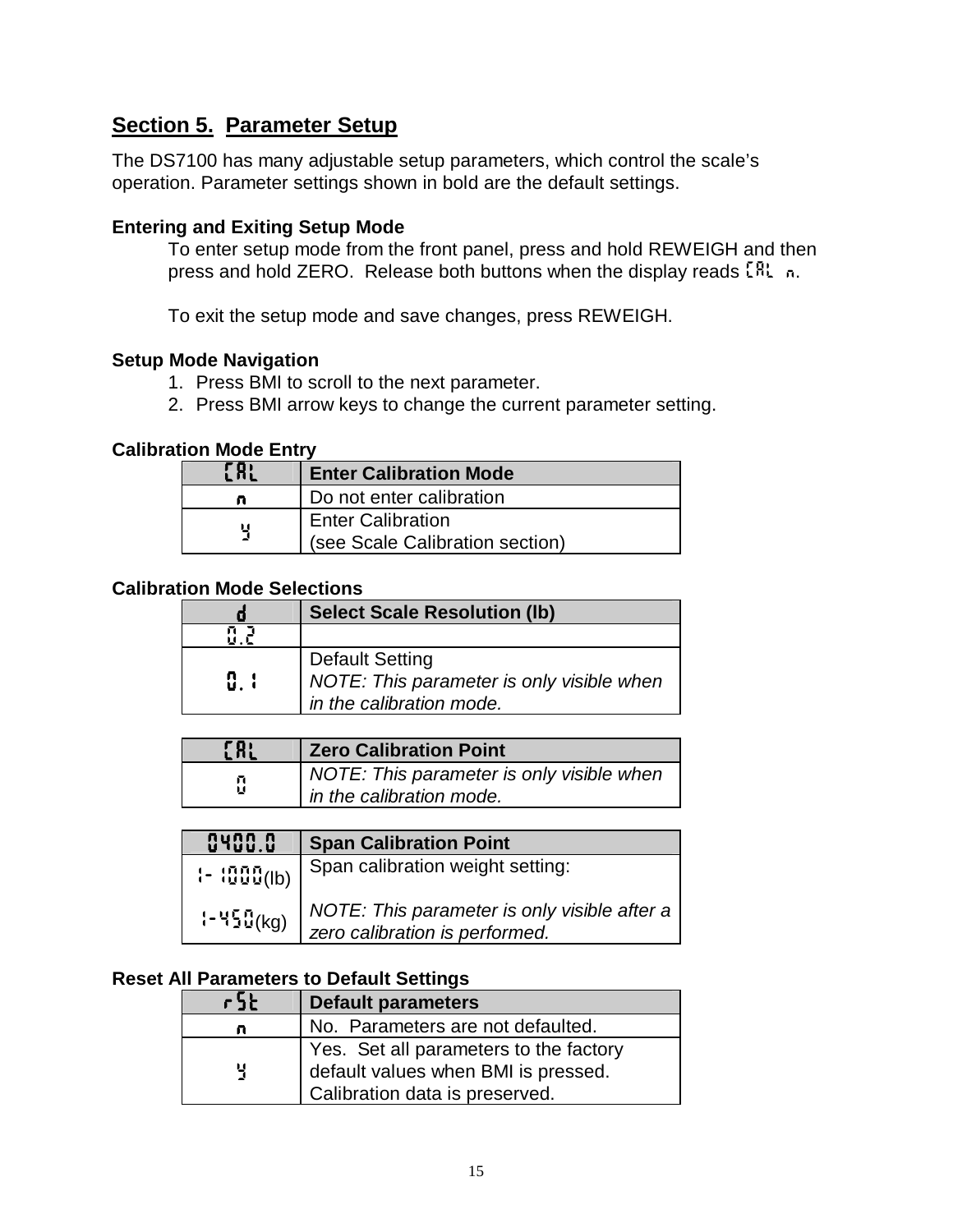## **Automatic Shutoff Timer**

| Яo       | Automatic shutoff timer. The timer<br>controls the period of time the scale<br>stays on after non-use. |
|----------|--------------------------------------------------------------------------------------------------------|
| កោ<br>τū | 10 seconds                                                                                             |
| 30       | 30 Seconds                                                                                             |
|          | 1 minute                                                                                               |
| חדו      | 2 minutes                                                                                              |
|          | 5 minutes                                                                                              |
|          | 10 minutes                                                                                             |
| חוזו     | 15 minutes                                                                                             |
|          | Automatic shutoff timer disabled.                                                                      |

## **Average Aperture**

| 88         | Determines the amount of motion allowed<br>to hold a stable weight. A slower setting<br>will result in more accurate weights, but will<br>require a longer time to achieve a stable<br>weight. A faster setting will achieve a<br>stable weight faster, but will be less<br>accurate. |
|------------|---------------------------------------------------------------------------------------------------------------------------------------------------------------------------------------------------------------------------------------------------------------------------------------|
| កោ<br>យ    | <b>Slowest Setting</b>                                                                                                                                                                                                                                                                |
|            |                                                                                                                                                                                                                                                                                       |
| 1 M<br>ງ ນ |                                                                                                                                                                                                                                                                                       |
| .n<br>10   | <b>Default Setting</b>                                                                                                                                                                                                                                                                |
| пπ         |                                                                                                                                                                                                                                                                                       |
|            |                                                                                                                                                                                                                                                                                       |
|            |                                                                                                                                                                                                                                                                                       |
|            | <b>Fastest Setting</b>                                                                                                                                                                                                                                                                |

## **BMI Inch Entry**

| កោ  | <b>Controls Count By of BMI entry</b> |
|-----|---------------------------------------|
| u.  | 0.1" increment for BMI entry          |
| 8.5 | 0.5" increment for BMI entry          |
|     | 1" increment for BMI entry            |

### **BMI cm Entry**

| LAN | Default parameters             |
|-----|--------------------------------|
|     | 0.5 cm increment for BMI entry |
|     | 1 cm increment for BMI entry   |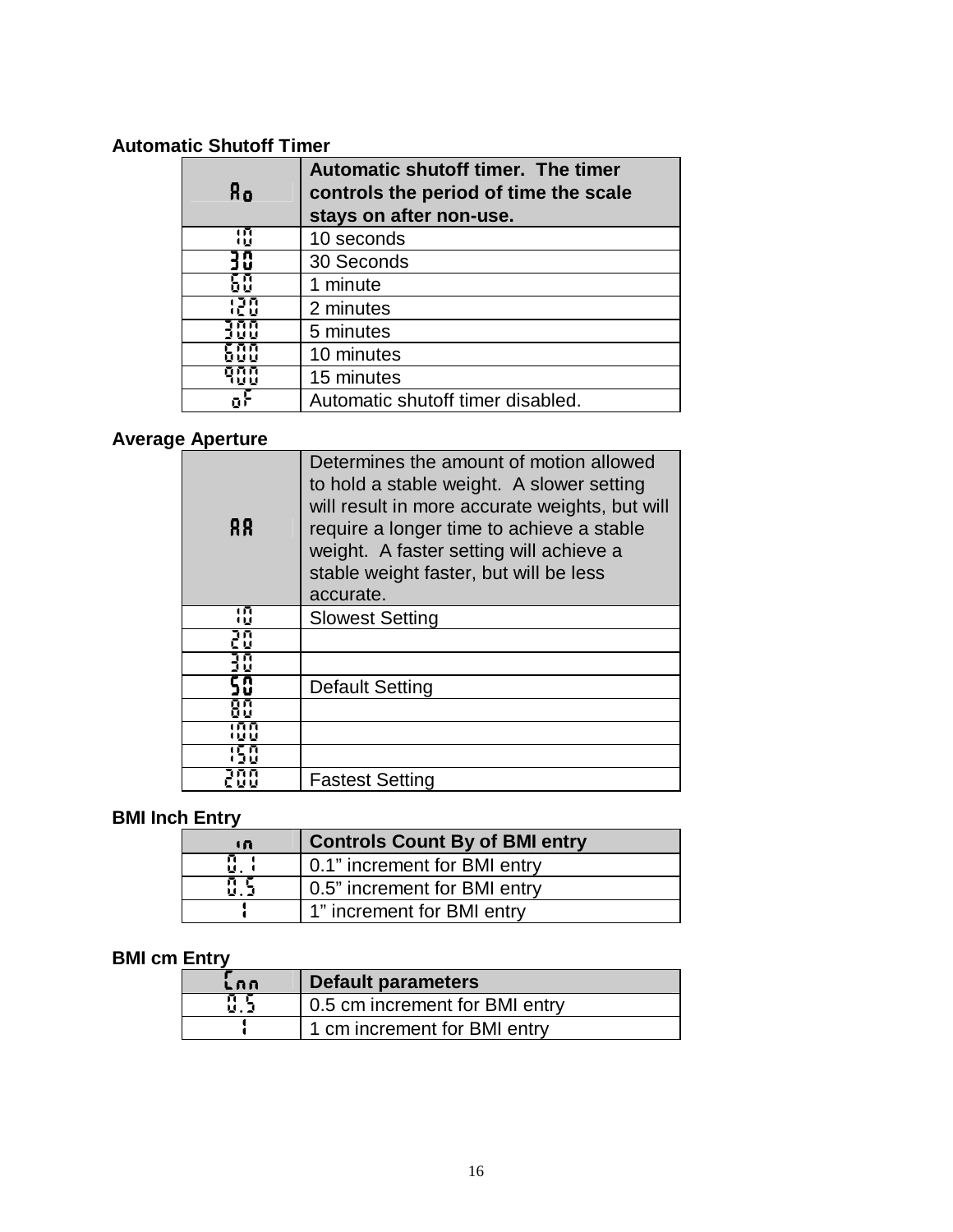### **Data Output**

| d.o. | <b>Controls when information is</b><br>transmitted from the scale though the<br>serial port                                                                                                                                   |  |
|------|-------------------------------------------------------------------------------------------------------------------------------------------------------------------------------------------------------------------------------|--|
| 8.S  | Transmits a data string after the patient<br>steps off of the scale or before the scale<br>times out.                                                                                                                         |  |
| ង ៨  | Data is transmitted when the "W" data<br>request command is received through the<br>RS-232 or USB port. The scale must be<br>stable and the weight must be valid (no<br>error codes displayed) before data is<br>transmitted. |  |

## **Data Format**

| For. | <b>Format of transmitted data from the</b><br>serial port         |
|------|-------------------------------------------------------------------|
| ξM   | Basic data format.                                                |
| F ¦  | Data collection format for use with Doran<br>Excelerator program. |

#### **Baud Rate**

| D.C | Serial port transmission rate |
|-----|-------------------------------|
| 96  | 9600 Baud (bits per second)   |
| 99  | 19,200 Baud (bits per second) |

## **LB Units Button Enable / Disable**

|    | Serial port transmission rate |
|----|-------------------------------|
| Οn | LB button active              |
| Ωì | LB button disabled            |

## **KG Units Button Enable / Disable**

|    | Serial port transmission rate |  |
|----|-------------------------------|--|
| Θn | <b>KG button active</b>       |  |
| Πì | <b>KG button disabled</b>     |  |

## **Button Press Beep**

| <b>bb</b> | <b>Enables/Disables indicator beep when</b><br>buttons are pressed |  |
|-----------|--------------------------------------------------------------------|--|
| Οn        | Beep enabled                                                       |  |
| n h       | Beep disabled                                                      |  |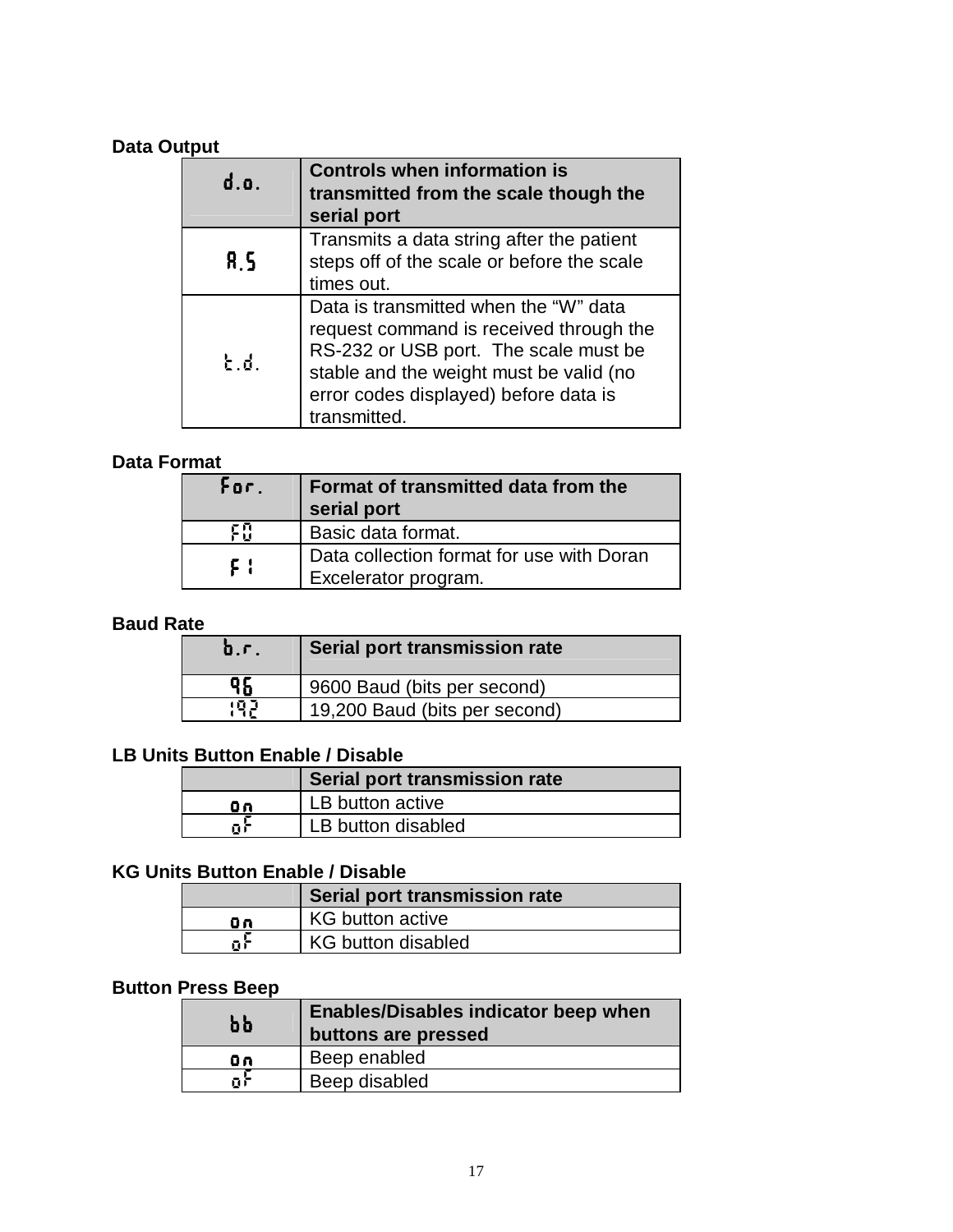## **Stable or Average Hold Weight Beep**

| ЬΧ | Enables/Disables beep when a stable or<br>average hold weight is achieved |
|----|---------------------------------------------------------------------------|
| Οn | Beep enabled.                                                             |
| n۴ | Beep disabled.                                                            |

## **Battery Voltage Level**

| dľ        | Displays current battery voltage (DC)                                       |
|-----------|-----------------------------------------------------------------------------|
| 5.0-9.6 . | Empty Battery Symbol 5.1 - 5.9 V                                            |
|           |                                                                             |
|           |                                                                             |
|           | Battery Bar Indications:<br>One Bar $6.0 - 6.9$ V<br>Two Bars $7.0 - 7.9$ V |
|           | Three Bars 8.0 V and above                                                  |

## **Raw Counts**

|                                                                                                                  | <b>Raw counts from A/D converter</b> |  |                               |
|------------------------------------------------------------------------------------------------------------------|--------------------------------------|--|-------------------------------|
| View these numbers if calibration is<br>unsuccessful. Refer to Section 4 for<br>interpretation of these numbers. |                                      |  |                               |
|                                                                                                                  |                                      |  | Press BMI to exit setup mode. |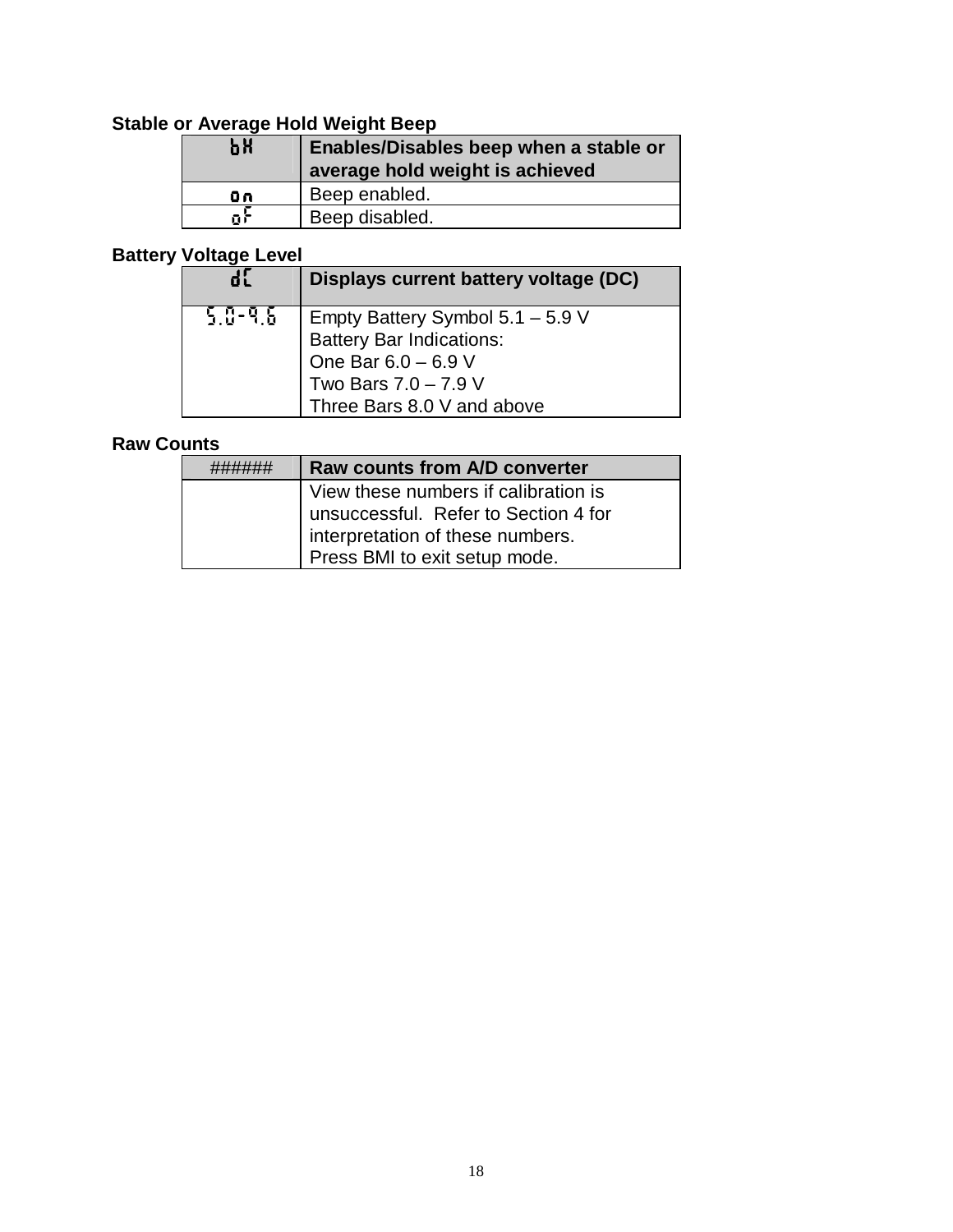## **Section 6. Data Communications**

#### **Optional RS-232 Communications Port**

The DS7100 can be equipped with an optional RS-232 communications port. If this option has been installed, the RS-232 connection is located on the left side of the indicator housing. An RS-232 cable is included with the option. Insert the headphone jack style connector into the receptacle on the indicator housing and connect the 9-pin connector to your computer or printer. *Note: This option will reduce battery life.*

Basic understanding of RS-232 data communications is needed when setting up the DS7100 to communicate with a printer or PC. When setting up an RS-232 communications system, there are two concerns which affect the configuration of that system. These are:

- Baud Rate
- Data Bits and Parity

The baud rate determines how fast the data is sent from the scale. The sending and receiving units must be set to the same baud settings. The typical value is 9600.

The DS7100 is factory set for eight bits, no parity and one stop bit also known as 8n1. The receiving units must be set to 8n1 for proper communications.

#### **Optional USB Communications Port**

The D7100 can be equipped with an optional USB communications port. If this option has been installed, the USB connection is located on the left side of the indicator housing. A USB cable is included with the option. Follow the instructions included with the option to install all necessary drivers.

Once the USB driver is installed on your PC, insert the USB connector into the receptacle on the indicator housing and connect the other end of the cable to your computer.

#### **Remote Scale Commands**

The scale will respond to the following single letter ASCII commands.

- W Initiates transmission of current weight data (if in motion, scale will wait until stable, then print)
- U Changes the displayed weight units.
- Z Zeroes the scale (if in motion, scale will wait until stable, then zero)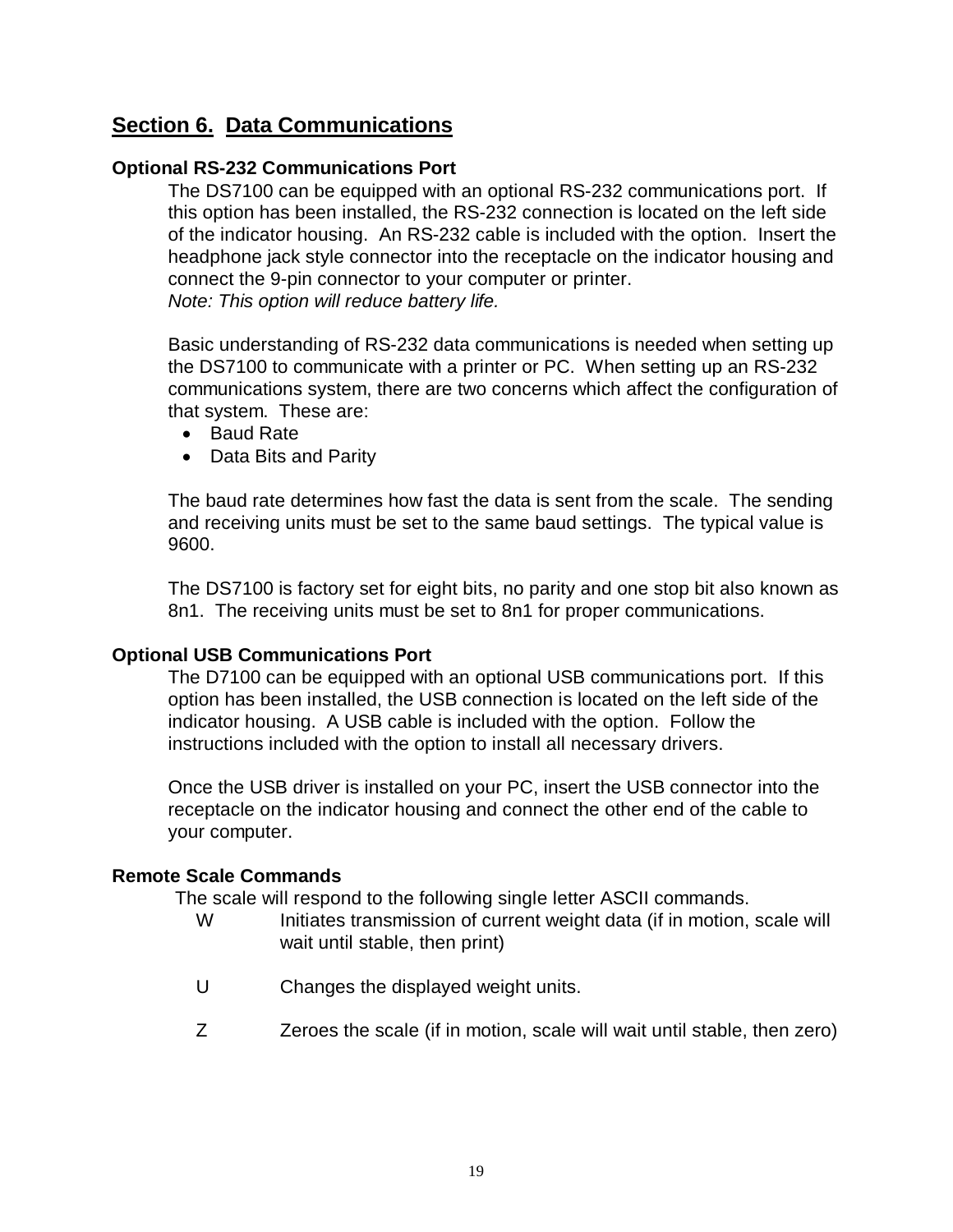## **"***F0***" Example**

 $\bullet$  150.2 lb  $\bullet$ 

#### **Print String Definition for Each Weight Unit:**

#### **Pounds**

STX | POL | WEIGHT| SP | lb | SP | CR | LF

#### **Kilograms**

STX | POL | WEIGHT| SP | kg | SP | CR | LF

## **"***F1***" Example**

 $\bullet$  198.6#lb#GRS# 0.0#lb# 69.5#in# 27.1#BMI $\square$ 

#### **Print String Definition for Each Weight Unit:**

#### **Pounds**

STX | POL | WEIGHT|  $\#$  | lb |  $\#$  | GRS |  $\#$  | TAREVALUE |  $\#$  | lb |  $\#$  | HEIGHTVALUE |  $\#$  | in |  $\#$  | BMIVALUE | # | BMI | CR | LF

#### **Kilograms**

STX | POL | WEIGHT |  $\#$  | kg |  $\#$  | GRS |  $\#$  | TAREVALUE |  $\#$  | kg |  $\#$  | HEIGHTVALUE |  $\#$  | cm | # | BMIVALUE | # | BMI | CR | LF

#### **Data String Key**

 $STX$  ( $\bullet$ ) = ASCII 02, non printable character  $POL = minus sign for negative weight or a space for a positive weight$ WEIGHT  $= 6$  character field  $TAREVALU E = 6$  character field HEIGHTVALUE = 6 character field  $BMIVALUE = 5$  character field  $SP = ASCII$  space  $CR(\text{C})$  = Carriage return, non printable character  $LF$  ( $\blacksquare$ ) = Linefeed, non printable character  $\vert$  = Separator for reference, not printed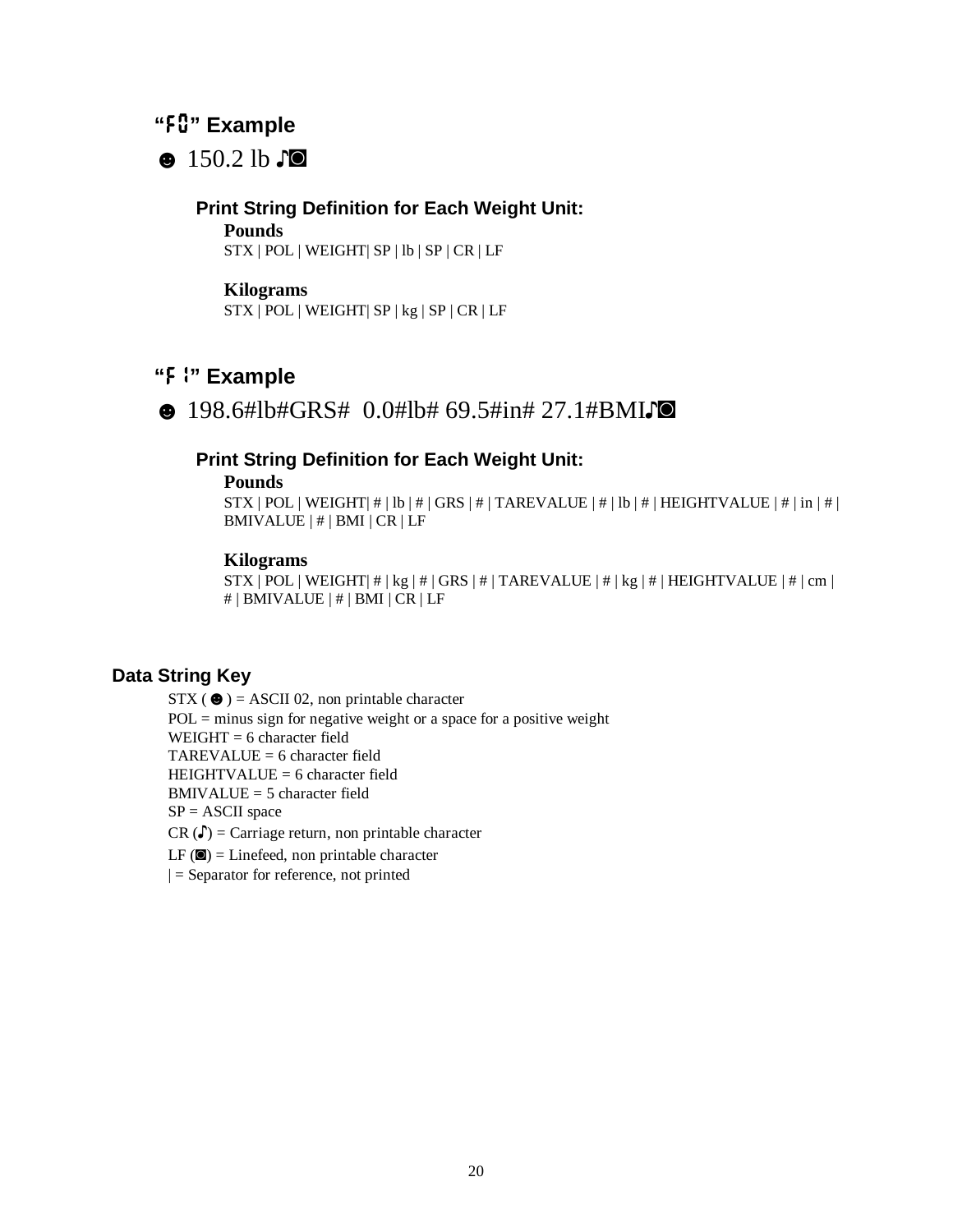# **Section 7. Specifications**

| <b>Scale Platform Dimensions</b> | 20.5" L x 22.5" W x 2" H                                                           |
|----------------------------------|------------------------------------------------------------------------------------|
| <b>Scale Dimensions</b>          | 25" L x 29" W x 46" H                                                              |
| Wheels                           | Permanently sealed and lubricated<br><b>Wheel Material EVA</b>                     |
| Power                            | <b>6 AA Alkaline Batteries</b><br>Optional AC Adapter (UL, ULc and CE<br>approved) |
|                                  | Two year battery life with 10 second<br><b>Automatic Shutoff Timer setting</b>     |
| <b>Displayed Units</b>           | lb, kg                                                                             |
| Capacity                         | 1000 x 0.1 lb<br>454 x 0.05 kg                                                     |
| Construction                     | Aluminum Base and Column<br><b>Aluminum and Plastic Housing</b>                    |
| Approvals                        | <b>CE</b>                                                                          |
|                                  | 2006/95/EC Low Voltage Directive<br>Reference Standard: CENELEC EN<br>61010-1      |
|                                  | 2004/108/EC EMC Directive<br>Reference Standard: CENELEC EN 61326                  |
| <b>Options</b>                   | RS-232 Communications<br><b>USB Communications</b><br><b>AC Adapter</b>            |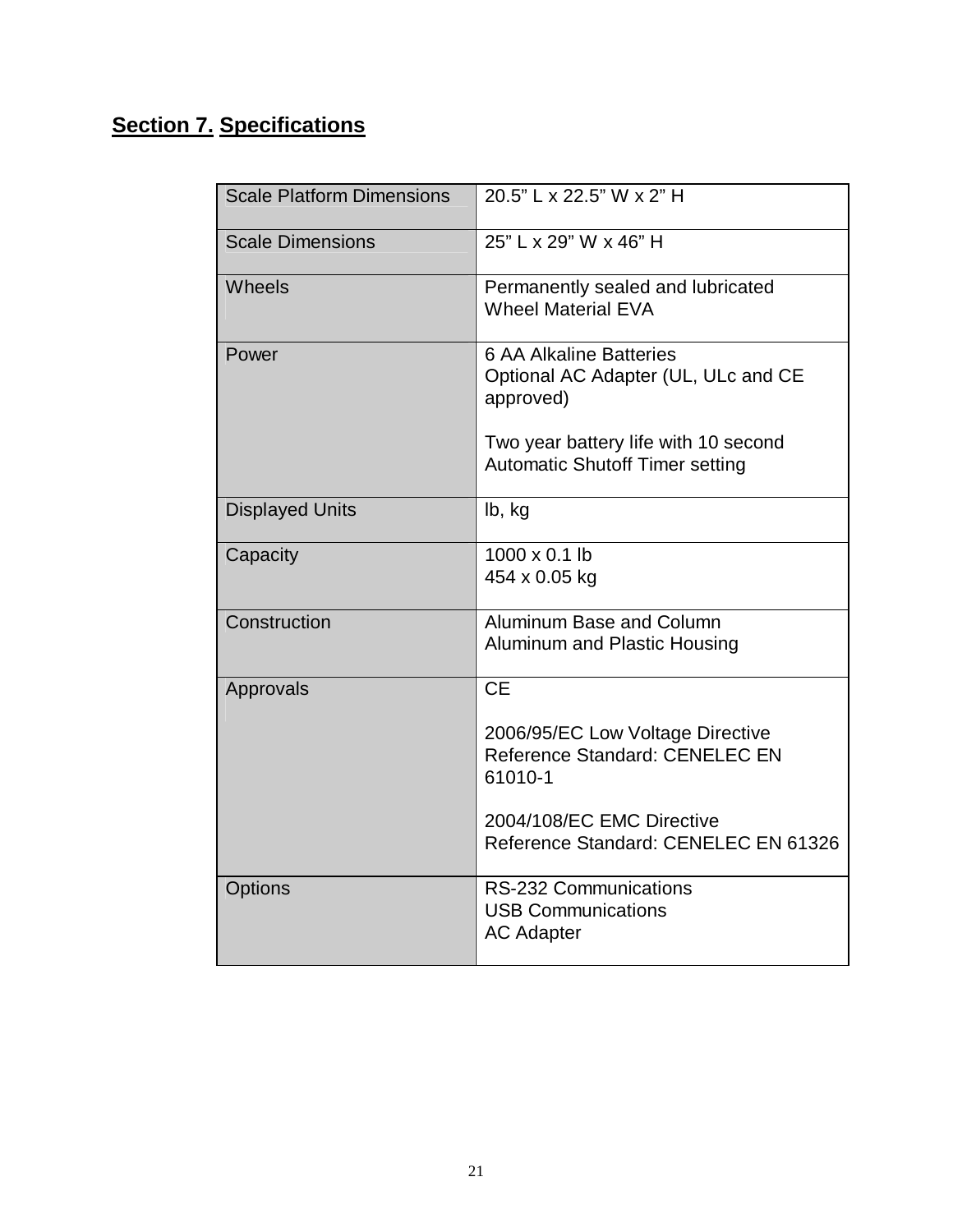## **Section 8. Troubleshooting**

## **General Problem Resolution**

| <b>Problem</b>                                                                                | <b>What to Do or Check</b>                                                                                                                                        |
|-----------------------------------------------------------------------------------------------|-------------------------------------------------------------------------------------------------------------------------------------------------------------------|
| Weight reading will not repeat or<br>scale does not return to zero when<br>weight is removed. | If on carpet, verify the bottom of the platter<br>is not touching the carpet.                                                                                     |
|                                                                                               | Person or object other than that being<br>weighed is touching the scale.                                                                                          |
|                                                                                               | Verify that there is nothing caught in the<br>platform or interfering with the feet.                                                                              |
| Scale overloads before scale<br>capacity is reached.                                          | Verify scale calibration is correct. If<br>problem persists, recalibrate the scale.                                                                               |
| Scale will not come to zero when the<br>ZERO button is pressed.                               | Make sure that the scale is stabilizing<br>(Motion annunciator is off). After pressing<br>the ZERO button, the scale should zero as<br>soon as it becomes stable. |
| Weight readings are not correct.                                                              | Verify the scale calibration with an<br>accurate test weight. If the readings are<br>not correct, recalibrate.                                                    |
|                                                                                               | Be sure the platform is on a flat surface<br>and all four feet are touching the floor.                                                                            |
| Scale drifts off zero.                                                                        | Check for air currents and/or vibration<br>around the scale.                                                                                                      |
| Scale shuts itself off or will not turn<br>on.                                                | Press the ZERO button to turn on the<br>indicator.                                                                                                                |
|                                                                                               | Check that new batteries are installed<br>properly in the battery tray.                                                                                           |
|                                                                                               | If using an AC adapter, confirm that it is<br>firmly plugged into a functioning wall<br>outlet.                                                                   |
|                                                                                               | Verify the connector at the rear of the<br>indicator is properly installed.                                                                                       |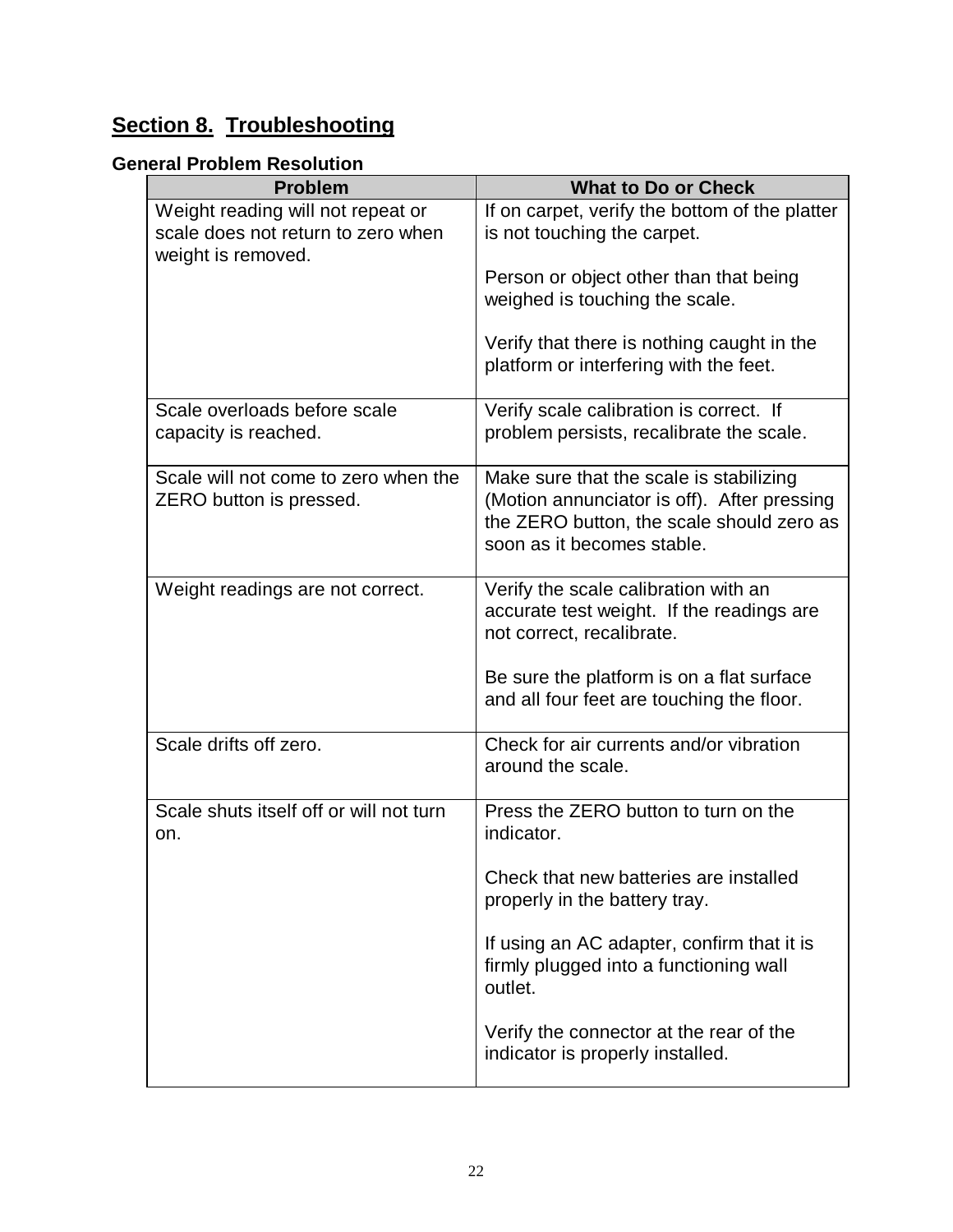## **Error Messages**

| <b>Error Message</b> | <b>What to Do or Check</b>                                                                                                                                                                                    |
|----------------------|---------------------------------------------------------------------------------------------------------------------------------------------------------------------------------------------------------------|
| Er EP                | The setup parameters loaded in nonvolatile<br>memory have become corrupted.                                                                                                                                   |
|                      | Reset all parameter to factory default with the $\tau$ <sup>5</sup> k<br>parameter.                                                                                                                           |
| Er Ad                | The A/D communication is not detected. Ensure the<br>cable is connected to the rear of the indicator.                                                                                                         |
|                      | If problem persists, internal connectors will need to<br>be checked. Contact Doran Technical Support for<br>assistance.                                                                                       |
| Err D                | The calibration zero is out of range. This error is<br>displayed after a zero calibration attempt. Remove<br>all weight from the platform and press BMI to<br>perform the zero calibration again.             |
|                      | Refer to the Calibration Troubleshooting section for<br>additional information. If this problem persists,<br>contact Doran Technical Support for assistance.                                                  |
| Err 58               | The span calibration is out of range. This error is<br>displayed after a span calibration attempt. Place<br>the proper weight on the platform and press BMI to<br>perform the span calibration again.         |
|                      | Refer to the Calibration Troubleshooting section for<br>additional information. If this problem persists,<br>contact Doran Technical Support for assistance.                                                  |
| ou ld                | The scale is in overload. The load on the scale<br>platform exceeds the scale capacity by more than<br>105%.                                                                                                  |
|                      | Remove excess weight from scale platform.<br>If problem persists, recalibrate. If this problem still<br>persists, contact Doran Technical Support for<br>assistance.                                          |
| 95 օկ                | The scale is in an extreme overload condition. The<br>load on the scale platform exceeds the scale<br>capacity by more than 150%.                                                                             |
|                      | Immediately remove excess weight from scale<br>platform as damage can occurr.<br>If this problem persists, recalibrate. If this problem<br>still persists, contact Doran Technical Support for<br>assistance. |